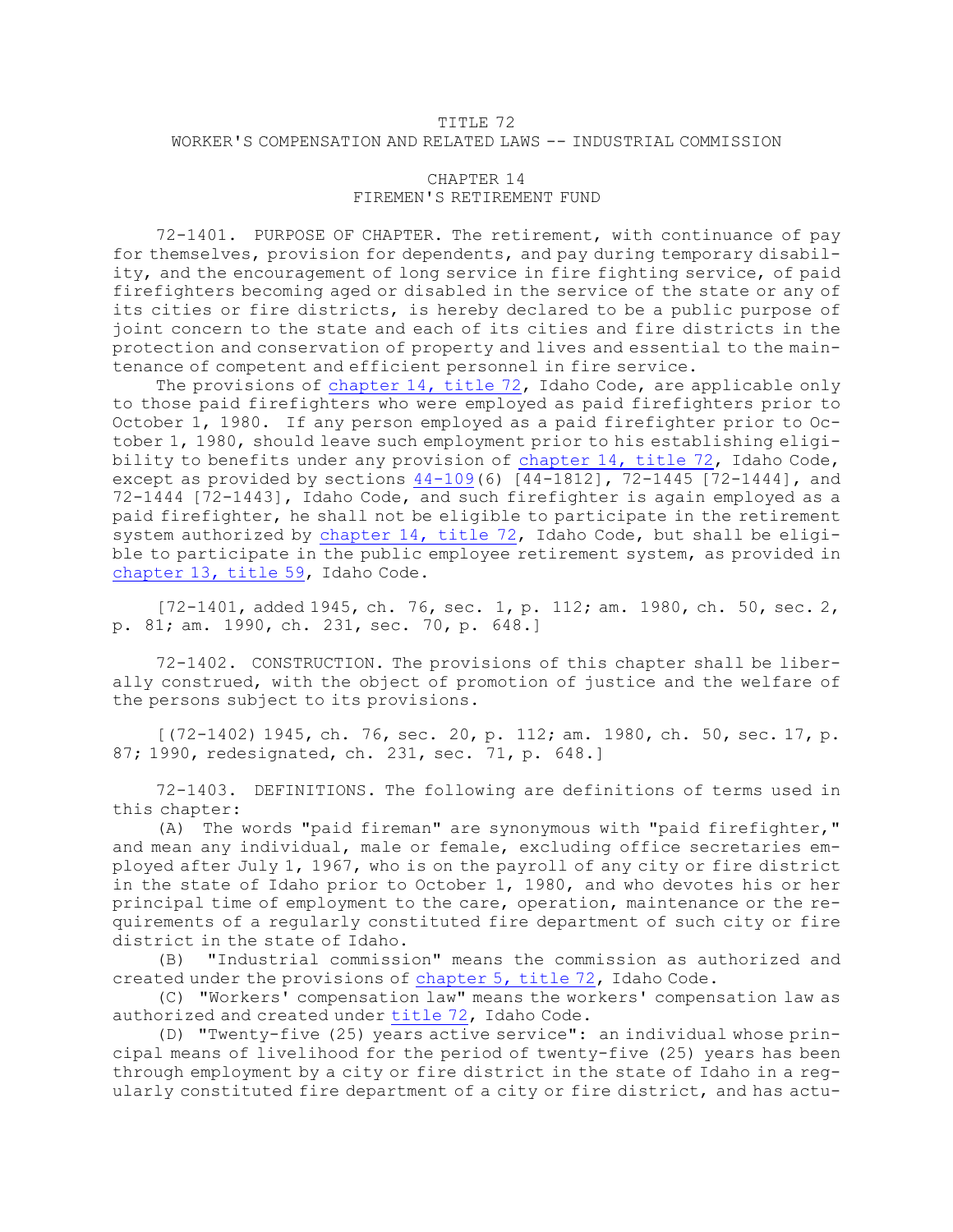ally been carried on the payroll of an Idaho fire department for twenty-five (25) years or more.

(E) "Five (5) years continuous service": an individual who has been employed by <sup>a</sup> regularly constituted fire department in <sup>a</sup> city or fire district in the state of Idaho for <sup>a</sup> period of five (5) years continuously, without having engaged in any other gainful occupation as his principal gainful occupation and has had "five (5) years continuous service" with <sup>a</sup> paid fire department of <sup>a</sup> city or fire district in the state of Idaho.

(F) "Public employee retirement account" as used herein, means the public employee retirement account created by [chapter](https://legislature.idaho.gov/statutesrules/idstat/Title59/T59CH13) 13, title 59, Idaho Code, and the "director" thereof, as used herein, means the executive director or manager of the public employee retirement system.

(G) The meaning of the term "incapacitated in <sup>a</sup> degree which prohibits efficient service" means that degree of mental or physical disability which prohibits the efficient performance of the duties of <sup>a</sup> paid firefighter.

(H) "Years active service": service rendered by an individual whose principal means of livelihood for the prescribed period of years has been through employment by <sup>a</sup> city or fire district in the state of Idaho, in <sup>a</sup> regularly constituted fire department of <sup>a</sup> city or fire district, and has actually been carried on the payroll of an Idaho fire department for the prescribed period of years. All years of active service as herein defined before the establishment of the firefighters' retirement fund may count only toward the prescribed period of years for retirement as set out in sections [72-1446](https://legislature.idaho.gov/statutesrules/idstat/Title72/T72CH14/SECT72-1446), [72-1464](https://legislature.idaho.gov/statutesrules/idstat/Title72/T72CH14/SECT72-1464), [72-1465](https://legislature.idaho.gov/statutesrules/idstat/Title72/T72CH14/SECT72-1465) and [72-1435](https://legislature.idaho.gov/statutesrules/idstat/Title72/T72CH14/SECT72-1435), Idaho Code. Before any year's service since February 28, 1945, may count toward the prescribed period of years, contributions must have been deducted from his or her wage or salary and remitted as set out in sections [72-1431](https://legislature.idaho.gov/statutesrules/idstat/Title72/T72CH14/SECT72-1431) and [72-1432](https://legislature.idaho.gov/statutesrules/idstat/Title72/T72CH14/SECT72-1432), Idaho Code, for that year.

(I) "Accumulated contributions" mean the sum of all amounts contributed by <sup>a</sup> firefighter to the retirement fund, pursuant to the provisions of [chapter](https://legislature.idaho.gov/statutesrules/idstat/Title72/T72CH14) 14, title 72, Idaho Code, together with regular interest credited thereon.

(J) "Regular interest" means interest at the rate set from time to time by the board pursuant to section [59-1302](https://legislature.idaho.gov/statutesrules/idstat/Title59/T59CH13/SECT59-1302)(26), Idaho Code.

[(72-1403) 1945, ch. 76, sec. 2, p. 112; am. 1963, ch. 125, sec. 1, p. 358; am. 1967, ch. 17, sec. 1, p. 33; am. 1976, ch. 273, sec. 1, p. 922; am. 1978, ch. 331, sec. 1, p. 851; am. 1980, ch. 50, sec. 3, p. 82; 1990, am. and redesignated, ch. 231, sec. 72, p. 648; am. 1991, ch. 26, sec. 1, p. 49; am. 1993, ch. 350, sec. 9, p. 1304.]

72-1404. AVERAGE FINAL COMPENSATION. "Average final compensation" shall mean the average of the highest annual compensation received by the individual paid firefighter in this state, as defined in subsection (A) of section [72-1403](https://legislature.idaho.gov/statutesrules/idstat/Title72/T72CH14/SECT72-1403), Idaho Code, during <sup>a</sup> period of five (5) consecutive years of service, as defined in subsection (H) of section [72-1403](https://legislature.idaho.gov/statutesrules/idstat/Title72/T72CH14/SECT72-1403), Idaho Code, immediately preceding his or her retirement or leaving service. If said firefighter has less than five (5) years of service, then "average final compensation" shall mean the annual average compensation received by him or her during the total years of service.

[(72-1404) 1976, ch. 273, sec. 22, p. 941; 1990, am. and redesignated, ch. 231, sec. 73, p. 649.]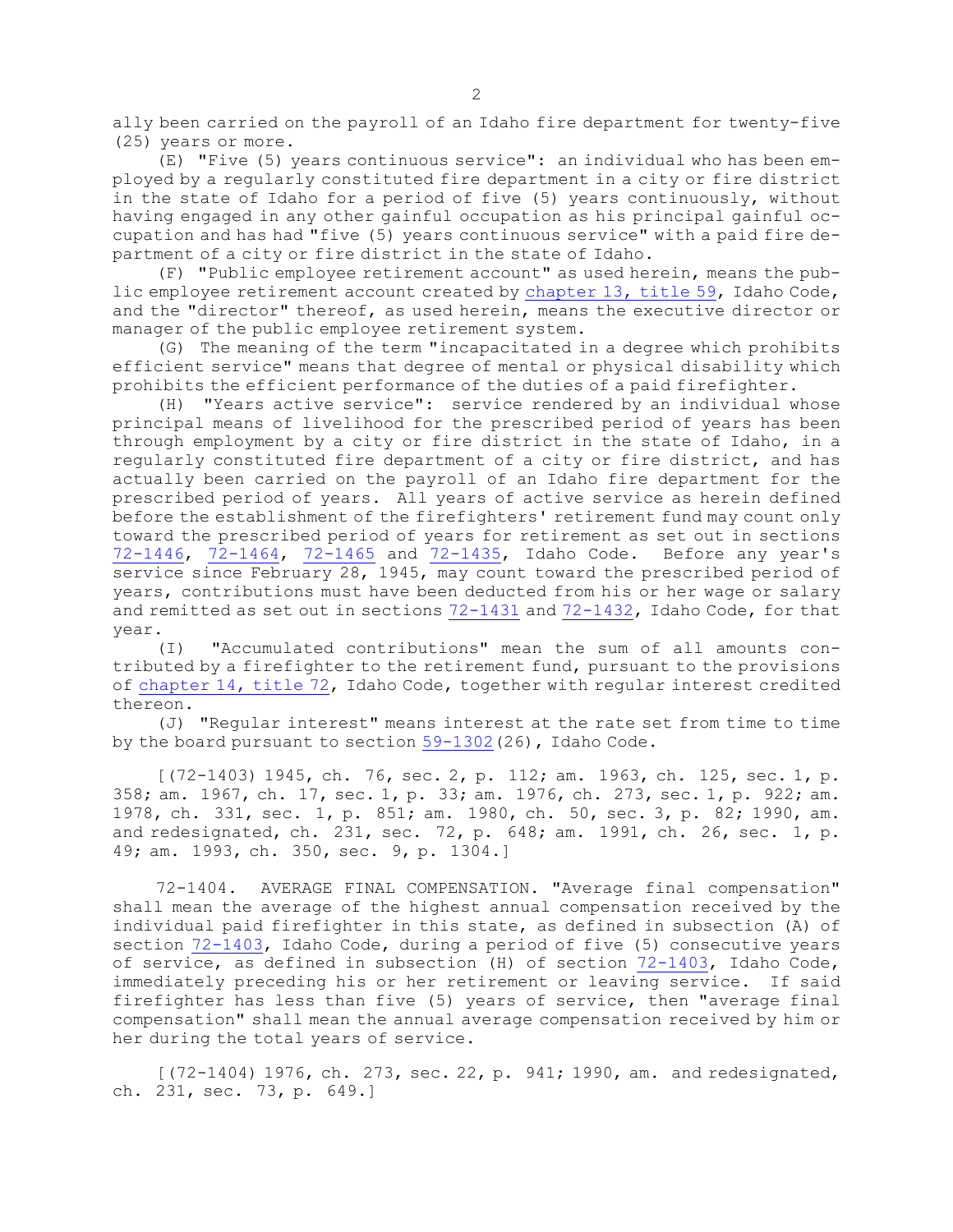72-1405. POWERS AND DUTIES OF PUBLIC EMPLOYEE RETIREMENT BOARD. The public employee retirement system board shall have power to make rules and regulations for the administration of this chapter, to prescribe forms and require registration, to delegate its authority to act in specific instances to its deputies and employees, and to incur expenses in connection with the management, administration and enforcement of this chapter, which expenses shall be paid out of the public employee retirement account.

[(72-1405) 1945, ch. 76, sec. 15, p. 112; am. 1980, ch. 50, sec. 14, p. 86; 1990, am. and redesignated 72-1405, ch. 231, sec. 74, p. 650.]

72-1406. ADMINISTRATION OF PROVISIONS OF CHAPTER. The provisions of this chapter shall be administered by the public employee retirement system board without liability on the part of the state, or of any of its officers, beyond the moneys in the public employee retirement account for the purposes of [chapter](https://legislature.idaho.gov/statutesrules/idstat/Title72/T72CH14) 14, title 72, Idaho Code, and the moneys accruing thereto. It shall be the duty of the board to administer the account and conduct the business thereof, and the board is hereby vested with full authority over the account, and may do any and all things which are necessary or convenient in the administration thereof as provided or as consistent with the provisions of this chapter and the general laws of the state.

[(72-1406) 1945, ch. 76, sec. 5, p. 112; am. 1980, ch. 50, sec. 5, p. 83; 1990, redesignated, ch. 231, sec. 75, p. 650.]

72-1407. POWER OF BOARD TO SUE AND BE SUED. The public employee retirement system board shall, in its official name, have power to sue and be sued in all matters arising out of the administration, management and enforcement of this chapter. The venue of all actions in which the board is <sup>a</sup> party shall be Ada County, Idaho.

 $[(72-1407)$  1945, ch. 76, sec. 6, p. 112; am. 1980, ch. 50, sec. 6, p. 83; 1990, redesignated, ch. 231, sec. 76, p. 650.]

72-1408. POWER OF BOARD TO ENGAGE EMPLOYEES. The public employee retirement system board shall have power to engage all needful assistants, experts, accountants, clerks, and other employees which may be found necessary by it, in carrying out the provisions of this chapter, the same to be paid out of the public employee retirement account.

 $[(72-1408) 1945, ch. 76, sec. 7, p. 112; am. 1980, ch. 50, sec. 7, p.$ 84; 1990, redesignated, ch. 231, sec. 77, p. 650.]

72-1409. EMPLOYMENT OF ATTORNEYS AND AGENTS. The public employee retirement system board and its director are hereby given power and authority to employ attorneys and agents in the administration of this chapter, its conservation and protection.

[(72-1409) 1945, ch. 76, sec. 25, p. 112; am. 1980, ch. 50, sec. 20, p. 87; 1990, redesignated, ch. 231, sec. 78, p. 651.]

72-1410. RISKS AUTHORIZED TO BE INSURED -- PAYMENT OF PREMIUMS. In event the public employee retirement system board shall determine that there are risks arising under the terms of this chapter which may be made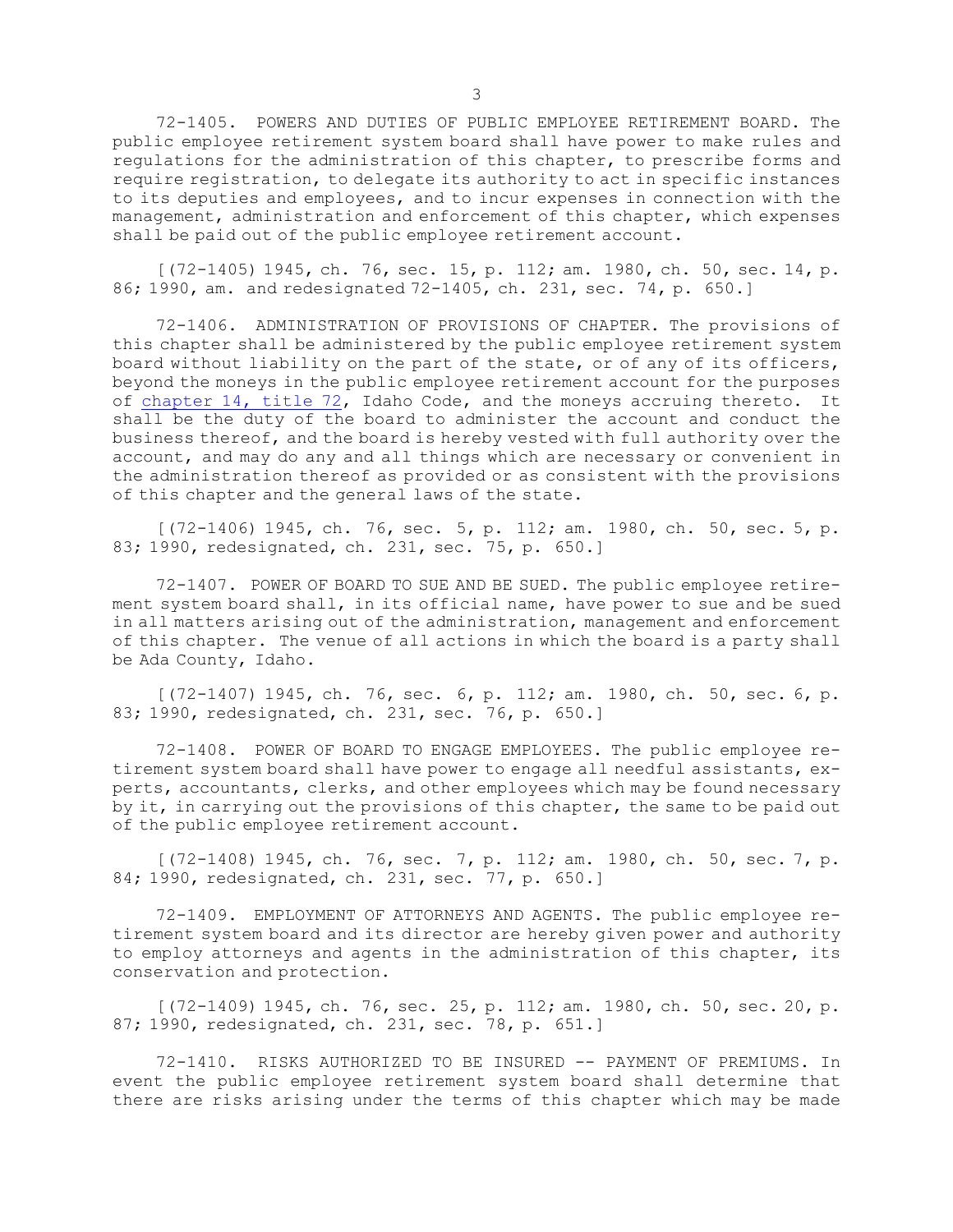the subject of insurance against loss to the public employee retirement account, the board is hereby authorized, at its discretion, to insure such risks; in event of such insurance, the premiums therefor shall be paid from the public employee retirement account as other claims are paid: provided, that such insurance shall not in any event be insurance of any individual but exclusively insurance of the public employee retirement account itself against loss.

[(72-1410) 1945, ch. 76, sec. 22, p. 112; am. 1980, ch. 50, sec. 18, p. 87; 1990, redesignated, ch. 231, sec. 79, p. 651.]

72-1411. LIABILITY OF BOARD. The public employee retirement system board shall not, nor shall any person employed by it, be personally liable in its private capacity for or on account of any act performed or entered into in an official capacity in good faith and without intent to defraud, in connection with the administration of the provisions of [chapter](https://legislature.idaho.gov/statutesrules/idstat/Title72/T72CH14) 14, title [72](https://legislature.idaho.gov/statutesrules/idstat/Title72/T72CH14), Idaho Code.

[(72-1411) 1945, ch. 76, sec. 8, p. 112; am. 1980, ch. 50, sec. 8, p. 84; 1990, redesignated, ch. 231, sec. 80, p. 651.]

72-1421. FUNDS -- HOW USED. All moneys coming into the public employee retirement account under the provisions of this chapter are hereby continuously appropriated for the objects and purposes of this chapter and the uses and purposes set forth in this chapter, and to pay all costs and expenses to be incurred and the costs of administration thereof by the public employee retirement system as herein provided.

[(72-1421) 1945, ch. 76, sec. 4, p. 112; am. 1980, ch. 50, sec. 4, p. 83; 1990, am. and redesignated, ch. 231, sec. 81, p. 651.]

72-1422. BENEFITS EXEMPT FROM EXECUTION -- NOT ASSIGNABLE. No benefits or payments payable under the provisions of this chapter shall be subject to execution, nor assignable, nor shall the same be hypothecated or in any manner encumbered, except as ordered by <sup>a</sup> court to be transferred to an alternate payee in an approved domestic retirement order, as provided in sections [59-1319](https://legislature.idaho.gov/statutesrules/idstat/Title59/T59CH13/SECT59-1319) and [59-1320](https://legislature.idaho.gov/statutesrules/idstat/Title59/T59CH13/SECT59-1320), Idaho Code.

[(72-1422) 1945, ch. 76, sec. 17, p. 112; am. 1980, ch. 50, sec. 15, p. 86; 1990, redesignated, ch. 231, sec. 82, p. 651; am. 2006, ch. 19, sec. 2, p. 73.]

72-1423. FILING OF CLAIMS -- PROCEDURE -- JURISDICTION OF INDUSTRIAL COMMISSION. All claims against the public employee retirement account shall be filed with the public employee retirement system board. Any appeal from <sup>a</sup> decision of the board shall be filed with the industrial commission in as nearly as practicable the same manner that claims under the Workers' Compensation Law of the state of Idaho are filed, and the said industrial commission is hereby given jurisdiction to entertain and pass upon said claims, allow or deny claims and make awards, and the provisions of the Workers' Compensation Law of the state of Idaho relative to process, hearings and appeals are hereby made applicable to the provisions of this chapter, and said industrial commission is hereby given power and authority to make rules and reg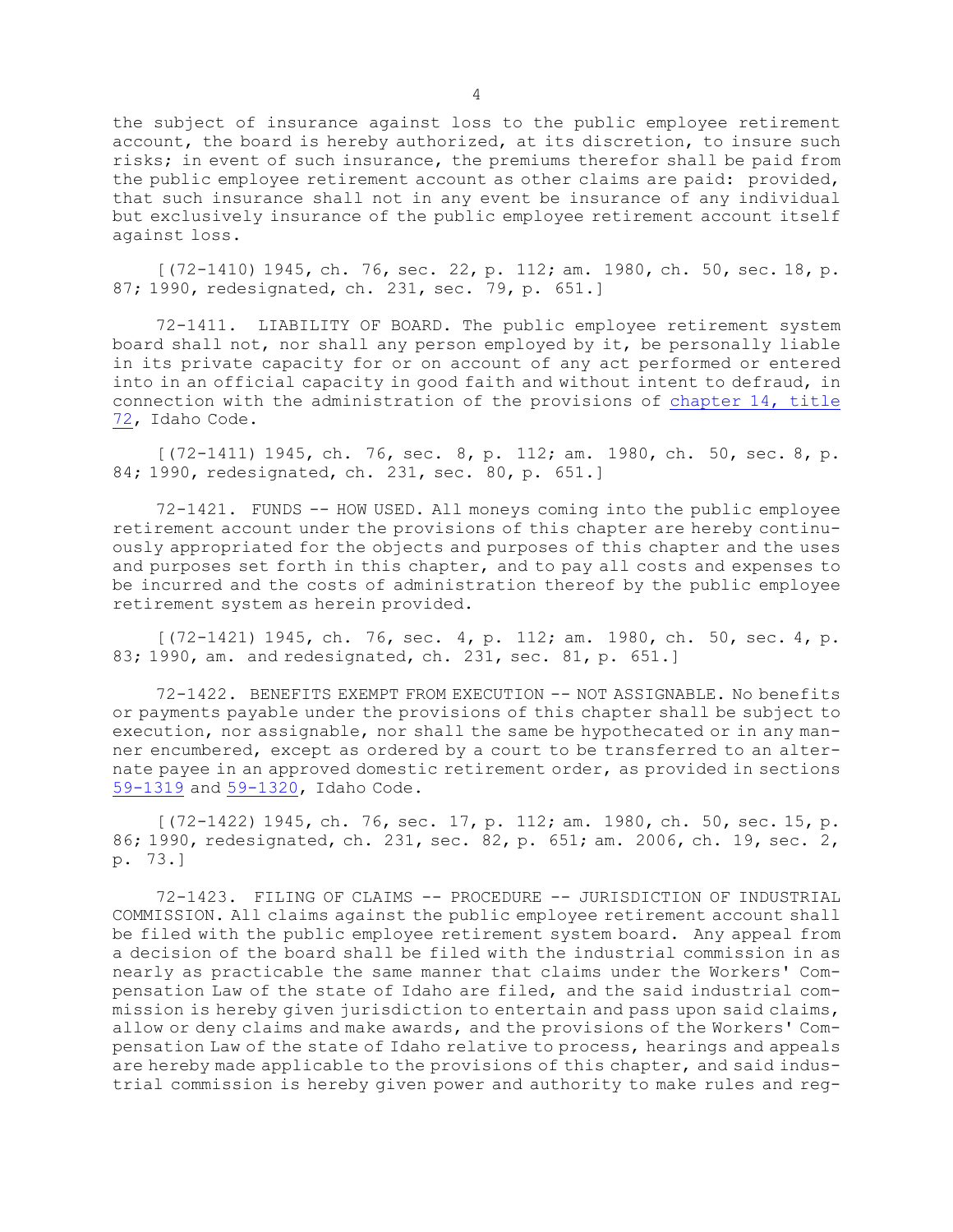ulations governing procedure in relation to said claims appealed from the public employee retirement system board.

[72-1423, added 1945, ch. 76, sec. 24, p. 112; am. 1980, ch. 50, sec. 19, p. 87; am. 1993, ch. 350, sec. 10, p. 1305.]

72-1424. PRESENTATION OF FALSE CLAIM PENALIZED. Any person making <sup>a</sup> false claim for allowance of benefits or payment of money under this chapter, knowing the same to be false, shall be guilty of <sup>a</sup> misdemeanor and shall be punished as provided by law.

[(72-1424) 1945, ch. 76, sec. 28, p. 112; am. 1980, ch. 50, sec. 22, p. 88; 1990, redesignated, ch. 231, sec. 83, p. 652]

72-1425. WORKERS' COMPENSATION LAW NOT REPEALED. No provision contained in this chapter shall be deemed to operate as either <sup>a</sup> repeal or modification of any provision of the Workers' Compensation Law of this state, except as hereinafter specifically set forth.

[(72-1425) 1945, ch. 76, sec. 10, p. 112; am. 1980, ch. 50, sec. 9, p. 84; 1990, redesignated, ch. 231, sec. 84, p. 652; am. 1993, ch. 350, sec. 11, p. 1306.]

72-1426. RECORDS TO BE PUBLIC RECORDS. The records of the industrial commission, insofar as they relate to the administration, management, and enforcement of this chapter, shall constitute public records.

[(72-1426) 1945, ch. 76, sec. 18, p. 112; am. 1980, ch. 50, sec. 16, p. 86; 1990, redesignated, ch. 231, sec. 85, p. 652.]

72-1429E. SURVIVING CHILD. <sup>A</sup> person qualifies as <sup>a</sup> surviving child of <sup>a</sup> firefighter if he or she is dependent on the firefighter at the time of the firefighter's death and meets either of the following requirements:

(a) At the time of the firefighter's death, the person is under the age of eighteen (18) years and, had the firefighter been eligible for social security benefits, would be entitled to child insurance benefits under the federal social security act by the firefighter's death; or

(b) Qualifies and has been filed for as <sup>a</sup> dependent under the age of eighteen (18) years on the firefighter's most recent internal revenue service income tax forms.

[72-1429E, added 1990, ch. 249, sec. 11, p. 713.]

72-1431. CONTRIBUTION FROM FIREFIGHTERS -- MANNER OF COLLECTION. Beginning October 1, 1978, there is hereby levied upon and shall be paid to the public employee retirement system board, in addition to other provisions of payment to the board, <sup>a</sup> contribution from each paid firefighter establishing the right to benefits under the provisions of [chapter](https://legislature.idaho.gov/statutesrules/idstat/Title72/T72CH14) 14, title 72, Idaho Code, as follows:

(a) For <sup>a</sup> paid firefighter who selected Option I, as provided in section  $72-1434$ , Idaho Code, the contribution shall be equal to eleven and forty-five one hundredths percent (11.45%) of the average paid firefighter's salary or wage in the state;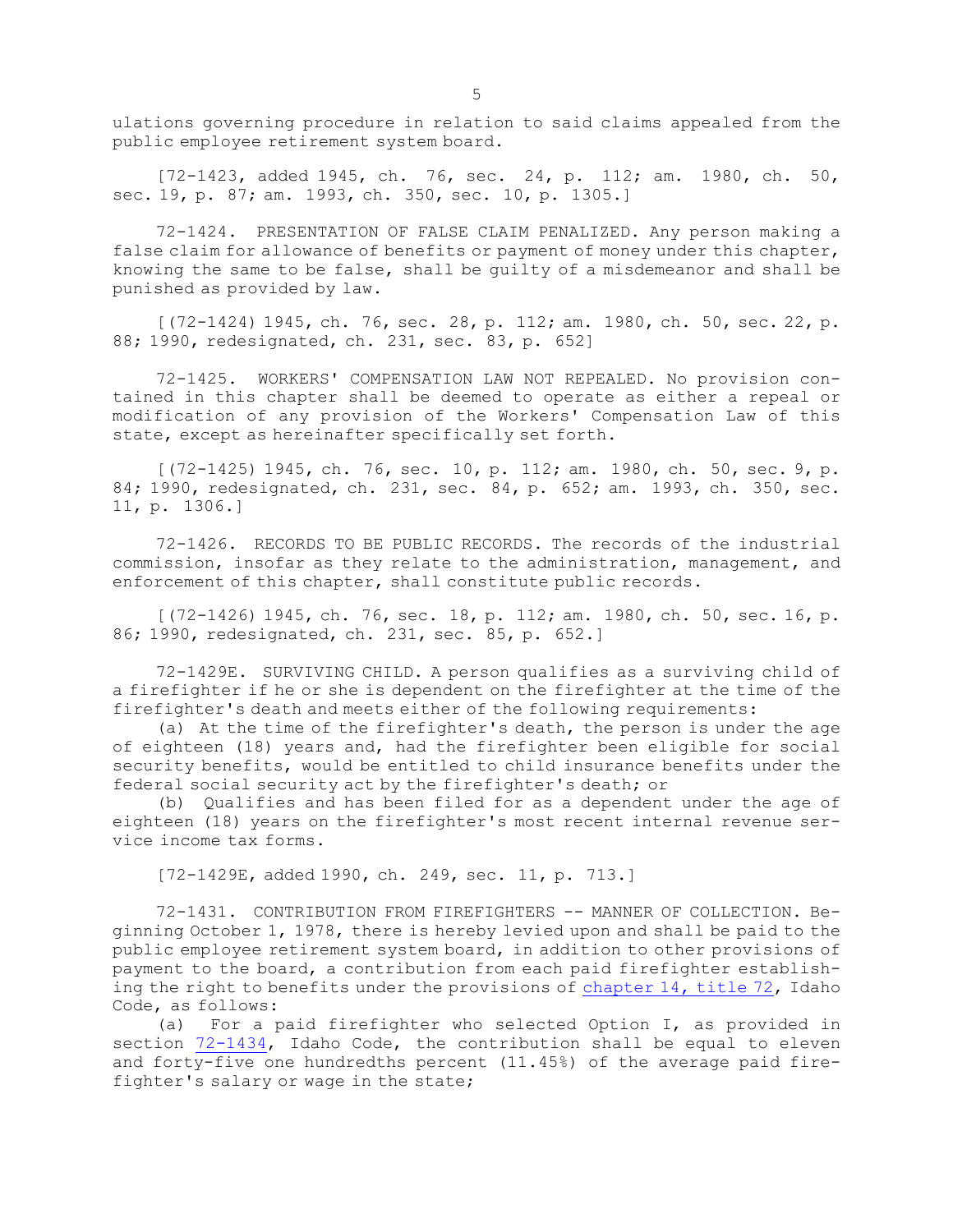(b) For <sup>a</sup> paid firefighter who selected Option II, as provided in section [72-1434](https://legislature.idaho.gov/statutesrules/idstat/Title72/T72CH14/SECT72-1434), Idaho Code, the contribution shall be equal to eleven and forty-five one hundredths percent (11.45%) of his individual salary or wage.

The contribution shall be collected by the employer by deducting the amount of the contribution from the firefighter's wages or salary as and when paid. The contribution shall be remitted to the retirement board by the city or fire district employing the paid firefighter no later than five (5) days after each pay date. The average paid salary or wage or the individual firefighter's salary or wage, shall be calculated annually no later than the first day of September by the director, in the manner prescribed in section [72-1432](https://legislature.idaho.gov/statutesrules/idstat/Title72/T72CH14/SECT72-1432), Idaho Code. The director shall notify each city and fire district of the amount of the contribution to be collected based on the average paid salary or wage or individual firefighter's salary or wage, as applicable, for all pay periods commencing on or after the first day of October.

[(72-1431) 1945, ch. 76, sec. 11, p. 112; am. 1957, ch. 185, sec. 1, p. 363; am. 1963, ch. 125, sec. 2, p. 358; am. 1973, ch. 105, sec. 1, p. 179; am. 1976, ch. 273, sec. 3 p. 924; am. 1978, ch. 331, sec. 3, p. 853; am. 1980, ch. 50, sec. 10, p. 84; 1990, am. and redesignated, ch. 231, sec. 86, p. 652; am. 2004, ch. 295, sec. 1, p. 825.]

72-1432. PENSION FUND CONTRIBUTIONS BY CITIES AND FIRE DISTRICTS -- RE-MITTANCES. Beginning October 1, 1978, it shall also be the duty of the cities and fire districts of this state employing paid firefighters who are establishing the right to benefits under the provisions of [chapter](https://legislature.idaho.gov/statutesrules/idstat/Title72/T72CH14) 14, title 72, Idaho Code, and of the boards and officers having authority therein, to cause to be remitted to the public employee retirement system board, as an incident to and part of the current expenses of such cities and fire districts, <sup>a</sup> sum equivalent to the total contribution rate and tax percentage paid into the Idaho public employee retirement system and the social security act on other public employees plus one percent (1%) thereafter of the average paid firefighter's salary or wage in the state of Idaho, or the salary or wage of each individual firefighter, to be computed according to the classification of each firefighter under Option <sup>I</sup> or Option II as defined under section [72-1434](https://legislature.idaho.gov/statutesrules/idstat/Title72/T72CH14/SECT72-1434), Idaho Code, for each paid firefighter employed by said cities or fire districts. The average paid salary or wage or individual firefighter's salary or wage shall be measured and determined by the actual salary or wage earned during the twelve (12) month period beginning July 1 and ending June 30 immediately preceding September 1. Sums shall be remitted no later than five (5) days after each pay date as provided for remittances for individual firefighters as set forth in section  $72-1431$ , Idaho Code. When a city or fire district is annexed by another city or fire district, the requirement of an annexed city or fire district to pay pursuant to this section shall transfer to the annexing city or fire district. The annexing city or fire district shall have the duty to cause to be remitted to the public employee retirement system board, as an incident to and part of the current expenses of such cities and fire districts, an amount as determined by the provisions of this section.

[(72-1432) 1945, ch. 76, sec. 12, p. 112; am. 1957, ch. 185, sec. 2, p. 363; am. 1963, ch. 125, sec. 3, p. 358; am. 1973, ch. 105, sec. 2, p. 179; am. 1976, ch. 273, sec. 4, p. 925; am. 1977, ch. 96, sec. 1, p. 201; am. 1978, ch. 331, sec. 4, p. 854; am. 1980, ch. 50, sec. 11, p. 85; 1990, am. and redesignated, ch. 231, sec. 87, p. 653; am. 2000, ch. 13, sec. 4,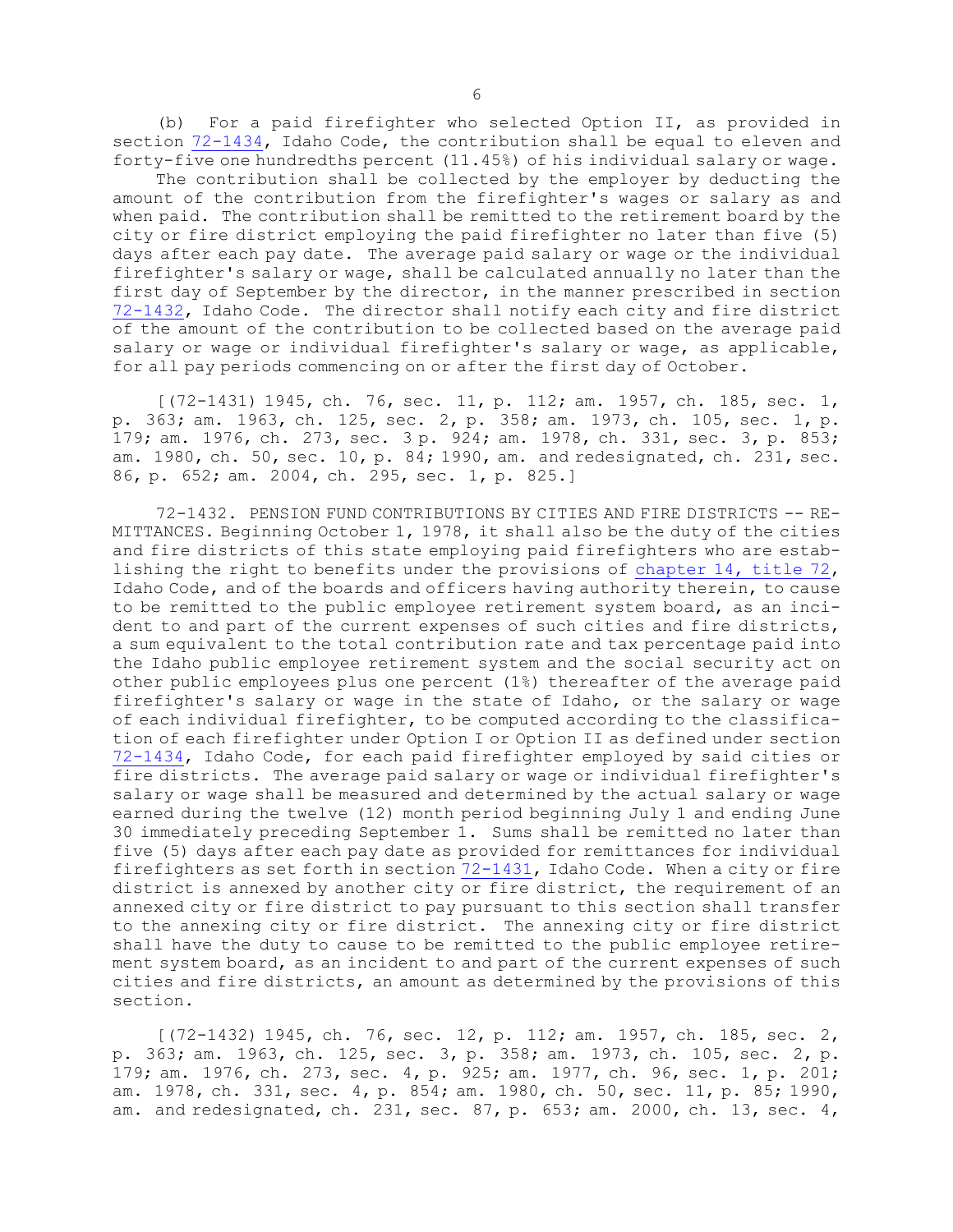p. 29; am. 2004, ch. 295, sec. 2, p. 825; am. 2018, ch. 178, sec. 1, p. 392.]

72-1433. FAILURE OF CITY OR FIRE DISTRICT TO MAKE PAYMENT -- EFFECT. In event any city or fire district of this state shall fail to contribute to the public employee retirement system board for any cause whatever, the provisions of this chapter shall apply to and be available for the payment of benefits to firefighters employed by such municipality or subdivision if the contribution required of such city or fire district shall have been, in fact, paid from any source whatever. In the event that any city or fire district shall eliminate its paid fire department, the city or fire district shall continue to make its contribution prescribed by section [72-1432](https://legislature.idaho.gov/statutesrules/idstat/Title72/T72CH14/SECT72-1432), Idaho Code, necessary to fund the payment of benefits vested in any paid firefighter, or then being paid to any retired firefighter or beneficiary, of such city or fire district.

[(72-1433) 1945, ch. 76, sec. 13, p. 112; am. 1976, ch. 273, sec. 5, p. 926; am. 1980, ch. 50, sec. 12, p. 85; 1990, am. and redesignated, ch. 231, sec. 88, p. 653.]

72-1434. OPTIONAL PENSION AMOUNTS -- OPTION I AND OPTION II. Prior to July 1, 1976, but not thereafter, any paid firefighter in this state, as defined in subsection (A) of section [72-1403](https://legislature.idaho.gov/statutesrules/idstat/Title72/T72CH14/SECT72-1403), Idaho Code, may elect to receive his or her retirement benefits in accordance with the provisions of Option <sup>I</sup> or Option II as hereinafter set forth. Except as otherwise provided in this chapter, in the event <sup>a</sup> firefighter fails to elect an option prior to July 1, l976, then his or her pension benefits shall be paid to him under the provisions as set forth in Option I. Selection of option shall be nominated by written designation duly executed and filed with the public employee retirement system board. Any paid firefighter employed in the state by <sup>a</sup> city or fire district, on or after July 1, l976, shall be employed under the provisions as set forth in Option II; provided however, that any paid firefighter employed on or after July 1, 1976, who has consistently been treated as an Option <sup>I</sup> firefighter for contribution purposes may, prior to retirement, make an election to select either Option <sup>I</sup> or Option II; provided further, that any such paid firefighter who selects Option II shall, prior to retirement, pay any additional required employee contributions and the firefighter's employer shall pay any additional required employer contributions, as determined by the board.

(1) OPTION I -- On or after July 1, 1976, any employed paid firefighter, as defined in subsection (A) of section [72-1403](https://legislature.idaho.gov/statutesrules/idstat/Title72/T72CH14/SECT72-1403), Idaho Code, electing this option or failing to nominate an option, after payment of the contribution, as set forth in section [72-1431](https://legislature.idaho.gov/statutesrules/idstat/Title72/T72CH14/SECT72-1431), Idaho Code, and after completion of years active service, as defined in subsection (H) of section [72-1403](https://legislature.idaho.gov/statutesrules/idstat/Title72/T72CH14/SECT72-1403), Idaho Code, may at his or her option retire, and in the event of such retirement said firefighter shall be paid from the public employee retirement account <sup>a</sup> monthly sum during the remainder of his life equal to the percentage of the average paid firefighter's salary or wage in this state, as defined in section [72-1431](https://legislature.idaho.gov/statutesrules/idstat/Title72/T72CH14/SECT72-1431), Idaho Code, and that said firefighter is entitled to under the provisions of this chapter, which said monthly sum shall vary annually, according to the determination of the cost of living adjustment as set forth in section [72-1471](https://legislature.idaho.gov/statutesrules/idstat/Title72/T72CH14/SECT72-1471), Idaho Code.

(2) OPTION II -- On or after October 1, l979, any paid firefighter, as defined in subsection (A) of section [72-1403](https://legislature.idaho.gov/statutesrules/idstat/Title72/T72CH14/SECT72-1403), Idaho Code, who elected Option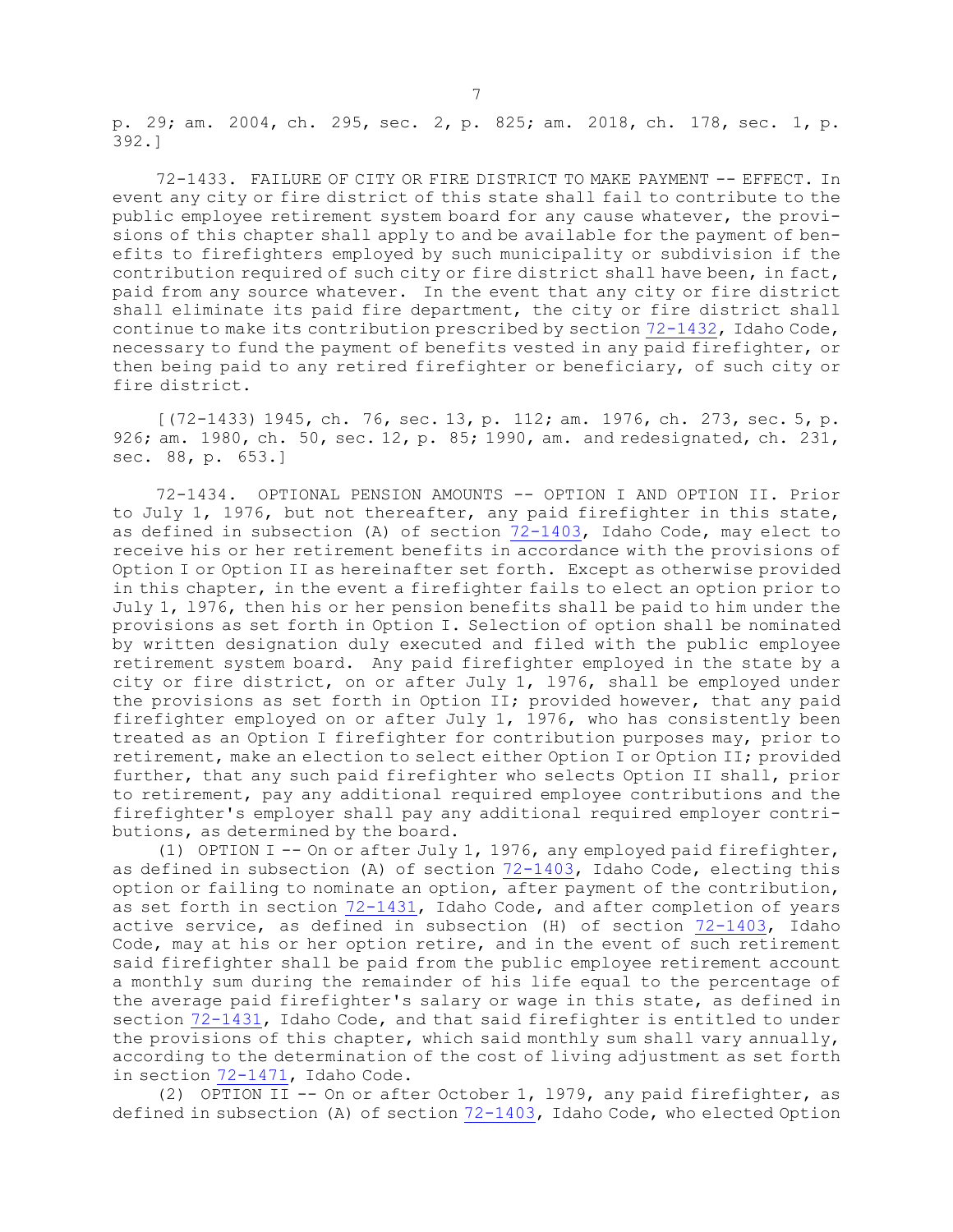II, or who was employed after July 1, 1976, after payment of the contribution, as set forth in section [72-1431](https://legislature.idaho.gov/statutesrules/idstat/Title72/T72CH14/SECT72-1431), Idaho Code, and after completion of years active service, as defined in section [72-1403](https://legislature.idaho.gov/statutesrules/idstat/Title72/T72CH14/SECT72-1403)(H), Idaho Code, may at his or her option retire, and in the event of such retirement he or she shall be paid from the public employee retirement account <sup>a</sup> monthly sum during the remainder of his or her life equal to the percentage of said firefighter's average monthly salary or wage, as defined in section [72-1431](https://legislature.idaho.gov/statutesrules/idstat/Title72/T72CH14/SECT72-1431), Idaho Code, that said firefighter is entitled to under the provisions as set forth in this chapter, based on his or her "average final compensation," as defined in section [72-1404](https://legislature.idaho.gov/statutesrules/idstat/Title72/T72CH14/SECT72-1404), Idaho Code, which said monthly sum shall vary annually according to the determination of the cost of living adjustment as set forth in section [72-1471](https://legislature.idaho.gov/statutesrules/idstat/Title72/T72CH14/SECT72-1471), Idaho Code.

[(72-1434) 1976, ch. 273, sec. 21, p. 940; am. 1980, ch. 50, sec. 35, p. 99; 1990, am. and redesignated, ch. 231, sec. 89; p. 653; am. 2001, ch. 327, sec. 1, p. 1153.]

72-1435. VOLUNTARY RETIREMENT -- YEARS OF SERVICE DETERMINE PENSION BENEFIT. (1) Any Option <sup>I</sup> firefighter, as provided in section [72-1434](https://legislature.idaho.gov/statutesrules/idstat/Title72/T72CH14/SECT72-1434), Idaho Code, who has had the contributions remitted as provided in sections [72-1431](https://legislature.idaho.gov/statutesrules/idstat/Title72/T72CH14/SECT72-1431) and [72-1432](https://legislature.idaho.gov/statutesrules/idstat/Title72/T72CH14/SECT72-1432), Idaho Code, for the same number of years as he claims for service as <sup>a</sup> paid firefighter in Idaho, may at his option retire, and upon retirement shall be paid from the public employee retirement account <sup>a</sup> monthly sum during the remainder of his life equal to:

(a) after twenty (20) years of service and contributions, forty percent (40%) of the average paid firefighter's salary or wage; or

(b) after twenty-one (21) years of service and contributions, fortyfive percent (45%) of the average paid firefighter's salary or wage; or (c) after twenty-two (22) years of service and contributions, fifty percent (50%) of the average paid firefighter's salary or wage; or (d) after twenty-three (23) years of service and contributions, fiftyfive percent (55%) of the average paid firefighter's salary or wage; or (e) after twenty-four (24) years of service and contributions, sixty

percent (60%) of the average paid firefighter's salary or wage; or (f) after twenty-five (25) years of service and contributions, sixtyfive percent (65%) of the average paid firefighter's salary or wage.

All benefit payments to Option <sup>I</sup> firefighters shall be based on the average paid firefighter's salary or wage in this state as defined in section [72-1431](https://legislature.idaho.gov/statutesrules/idstat/Title72/T72CH14/SECT72-1431), Idaho Code. Option <sup>I</sup> monthly benefit payments shall vary annually according to the determination of the cost of living adjustment as set forth in section [72-1471](https://legislature.idaho.gov/statutesrules/idstat/Title72/T72CH14/SECT72-1471), Idaho Code.

(2) Any Option II firefighter, as provided in section [72-1434](https://legislature.idaho.gov/statutesrules/idstat/Title72/T72CH14/SECT72-1434), Idaho Code, who has had the contributions remitted as provided in sections [72-1431](https://legislature.idaho.gov/statutesrules/idstat/Title72/T72CH14/SECT72-1431) and [72-1432](https://legislature.idaho.gov/statutesrules/idstat/Title72/T72CH14/SECT72-1432), Idaho Code, for the same number of years as he claims for service as <sup>a</sup> paid firefighter in Idaho, may at his option retire, and upon retirement shall be paid from the public employee retirement account <sup>a</sup> monthly sum during the remainder of his life equal to:

(a) after twenty (20) years of service and contributions, forty percent (40%) of his average salary or wage; or

(b) after twenty-one (21) years of service and contributions, fortyfive percent (45%) of his average salary or wage; or

(c) after twenty-two (22) years of service and contributions, fifty percent (50%) of his average salary or wage; or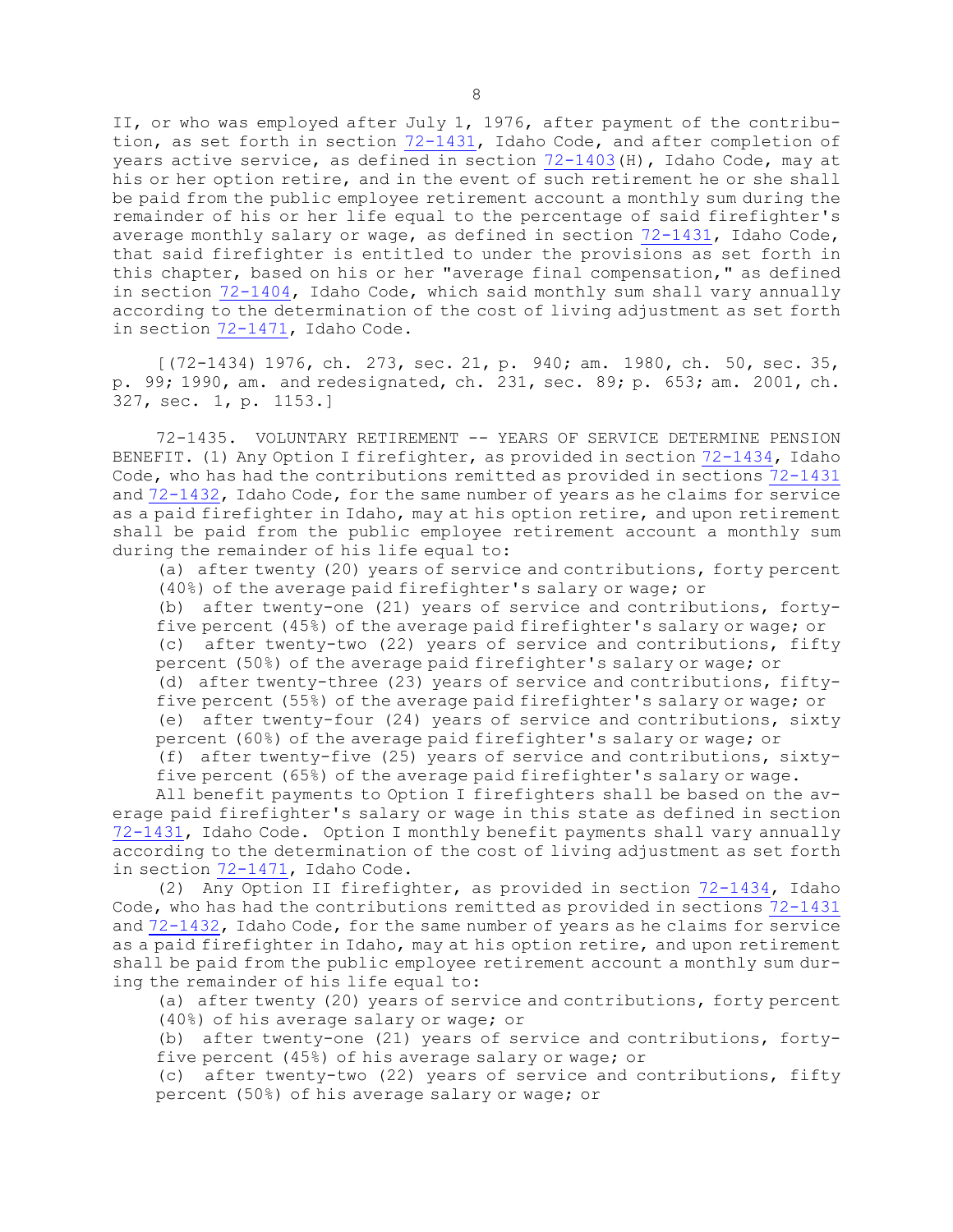(d) after twenty-three (23) years of service and contributions, fiftyfive percent (55%) of his average salary or wage; or

(e) after twenty-four (24) years of service and contributions, sixty percent (60%) of his average salary or wage; or

(f) after twenty-five (25) years of service and contributions, sixtyfive percent (65%) of his average salary or wage.

All benefit payments to Option II firefighters shall be based on his average final compensation as defined in section [72-1404](https://legislature.idaho.gov/statutesrules/idstat/Title72/T72CH14/SECT72-1404), Idaho Code. Option II monthly benefit payments shall vary annually according to the determination of the cost of living adjustment as set forth in section [72-1471](https://legislature.idaho.gov/statutesrules/idstat/Title72/T72CH14/SECT72-1471), Idaho Code.

[(72-1435) 1980, ch. 50, sec. 32, p. 95; am. 1990, ch. 211, sec. 5, p. 475; 1990, am. and redesignated, ch. 231, sec. 90, p. 654.]

72-1441. DATE OF PAYMENT. All claims for benefits originating under Option II from and after October 1, 1979 shall be payable as provided in section [72-1434](https://legislature.idaho.gov/statutesrules/idstat/Title72/T72CH14/SECT72-1434) through section [72-1451](https://legislature.idaho.gov/statutesrules/idstat/Title72/T72CH14/SECT72-1451), Idaho Code. All claims for benefits being paid or originating prior to October 1, 1979 shall be payable as provided in section [72-1447](https://legislature.idaho.gov/statutesrules/idstat/Title72/T72CH14/SECT72-1447), Idaho Code, so long as such claims or benefits are entitled to be paid, as that section existed prior to July 1, 1976; provided, however, that any firefighter incapacitated in the performance of duty prior to the effective date of any claims under this chapter shall be entitled to benefits under Option II, if said firefighter and his or her employer have been contributing the required contributions under sections [72-1431](https://legislature.idaho.gov/statutesrules/idstat/Title72/T72CH14/SECT72-1431) and [72-1432](https://legislature.idaho.gov/statutesrules/idstat/Title72/T72CH14/SECT72-1432), Idaho Code.

[(72-1441) I.C., sec. 72-1429R, as added by 1963, ch. 125, sec. 21, p. 358; am. 1976, ch. 273, sec. 12, p. 934; am. 1980, ch. 50, sec. 30, p. 95; 1990, am. and redesignated, ch. 231, sec. 91, p. 655.]

72-1442. PENSION PAYMENT -- MAXIMUM. (1) No paid firefighter, retiring under the provisions of [chapter](https://legislature.idaho.gov/statutesrules/idstat/Title72/T72CH14) 14, title 72, Idaho Code, shall receive more than one hundred percent (100%) of the firefighter's average compensation for the three (3) consecutive years which produce the greatest aggregate compensation, which said monthly sum shall vary annually according to the determination of the "cost of living adjustment" as set forth in section [72-1471](https://legislature.idaho.gov/statutesrules/idstat/Title72/T72CH14/SECT72-1471), Idaho Code.

(2) As the amount, terms and conditions of benefits under this chapter may be revised from time to time, the application of such revisions shall be prospective only and not retrospective or retroactive unless otherwise provided by law.

 $[(72-1442)$  I.C., sec. 72-1431, as added by 1973, ch. 105, sec. 15, p. 179; am. 1976, ch. 273, sec. 20, p. 940; am. 1980, ch. 50, sec. 34, p. 99; 1990, am. and redesignated, ch. 231, sec. 92, p. 656; am. 2000, ch. 13, sec. 5, p. 30.]

72-1443. ACCRUED PENSION PAYMENT -- FIREFIGHTERS DISCONTINUING SER-VICE PRIOR TO VOLUNTARY RETIREMENT. <sup>A</sup> paid firefighter, irrespective of date of hire, who has at least five (5) years of continuous service as defined in section [72-1403](https://legislature.idaho.gov/statutesrules/idstat/Title72/T72CH14/SECT72-1403), subsections (E) and (H), Idaho Code, and who discontinues service with the city or fire district prior to meeting voluntary retirement or disability requirements, and who has not withdrawn his contributions as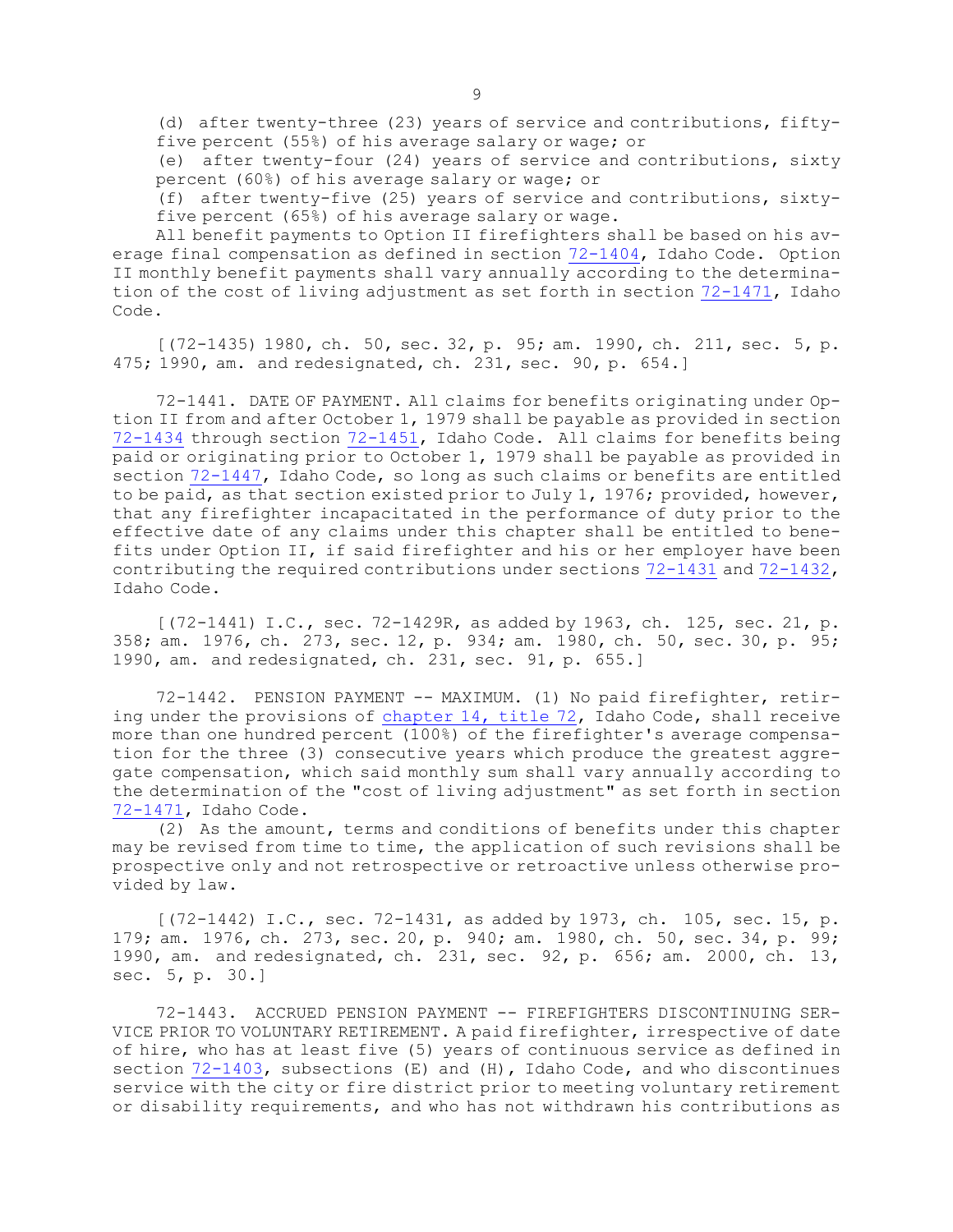provided in section 72-1445 [\[72-1444\]](https://legislature.idaho.gov/statutesrules/idstat/Title72/T72CH14/SECT72-1444), Idaho Code, shall be eligible, only after reaching sixty (60) years of age, to receive <sup>a</sup> monthly service retirement benefit equal to two percent (2%) of his average monthly salary, as defined in section [72-1431](https://legislature.idaho.gov/statutesrules/idstat/Title72/T72CH14/SECT72-1431), Idaho Code, for each year of credited service, adjusted by the cost of living adjustment as provided under section [72-1471](https://legislature.idaho.gov/statutesrules/idstat/Title72/T72CH14/SECT72-1471), Idaho Code.

[(72-1443) 1978, ch. 331, sec. 6, p. 855; am. 1980, ch. 50, sec. 31, p. 95; 1990, am. and redesignated, ch. 231, sec. 93, p. 656.]

72-1444. REFUND TO FIREFIGHTER TERMINATING EMPLOYMENT -- REPAYMENT ON REEMPLOYMENT -- CONVERSION OF CONTRIBUTIONS -- PURCHASE OF SERVICE CREDITS. (1) If the employment of <sup>a</sup> paid firefighter, irrespective of date of hire, as defined in this chapter, is terminated for any reason prior to the completion of twenty (20) years of service, and he cannot qualify for benefits under any other provision of this chapter, he shall be entitled to receive at the time of said termination one hundred percent (100%) of his accumulated contributions. If such firefighter is subsequently reemployed as <sup>a</sup> paid firefighter with duties which involve or are incidental to firefighting, he may reinstate his previous credited service by repaying to the retirement fund the full amount of his accumulated contributions provided such repayment includes payment of interest as determined by the board.

(2) In lieu of withdrawing his accumulated contributions as provided in subsection (1) of this section, <sup>a</sup> paid firefighter may elect to convert his accumulated contributions to an equivalent benefit entitlement under the provisions of [chapter](https://legislature.idaho.gov/statutesrules/idstat/Title59/T59CH13) 13, title 59, Idaho Code, as if such contributions had been made by the firefighter at the contribution rate of <sup>a</sup> paid firefighter under the provisions of [chapter](https://legislature.idaho.gov/statutesrules/idstat/Title59/T59CH13) 13, title 59, Idaho Code; this conversion will normally result in <sup>a</sup> higher "years of service" factor than the firefighter actually served under the provisions of [chapter](https://legislature.idaho.gov/statutesrules/idstat/Title72/T72CH14) 14, title [72](https://legislature.idaho.gov/statutesrules/idstat/Title72/T72CH14), Idaho Code. It is legislative intent that this is precisely the effect to be achieved.

(3) No paid firefighter may elect to proceed under the provisions of subsection (2) until he has been personally interviewed and advised by the director of the public employee retirement system, or his designee, on the choices available. The firefighter may be accompanied during such interview by any person of his choice.

(4) Paid firefighters who did not participate as <sup>a</sup> member of the system between January 1, 1978, and December 31, 1981, because of termination from employment due to reductions in work force may purchase service credits for all or part of that period. The cost of such service credit shall be the full actuarial cost as determined by the board and shall be paid in full prior to the effective date of retirement. The employer may elect, but is not required, to participate in purchasing service credit under this section. In no event shall the retirement system be liable for payment of any such costs. Terminations from employment due to <sup>a</sup> reduction in work force are limited to terminations that resulted from the elimination of <sup>a</sup> position due to budgetary constraints.

[(72-1444) I.C., sec. 72-1429Q, as added by 1963, ch. 125, sec. 20, p. 358; am. 1972, ch. 43, sec. 1, p. 66; am. 1980, ch. 50, sec. 29, p. 94; 1990, am. and redesignated, ch. 231, sec. 94, p. 656; am. 1991, ch. 26, sec. 2, p. 50; am. 2000, ch. 322, sec. 1, p. 1089.]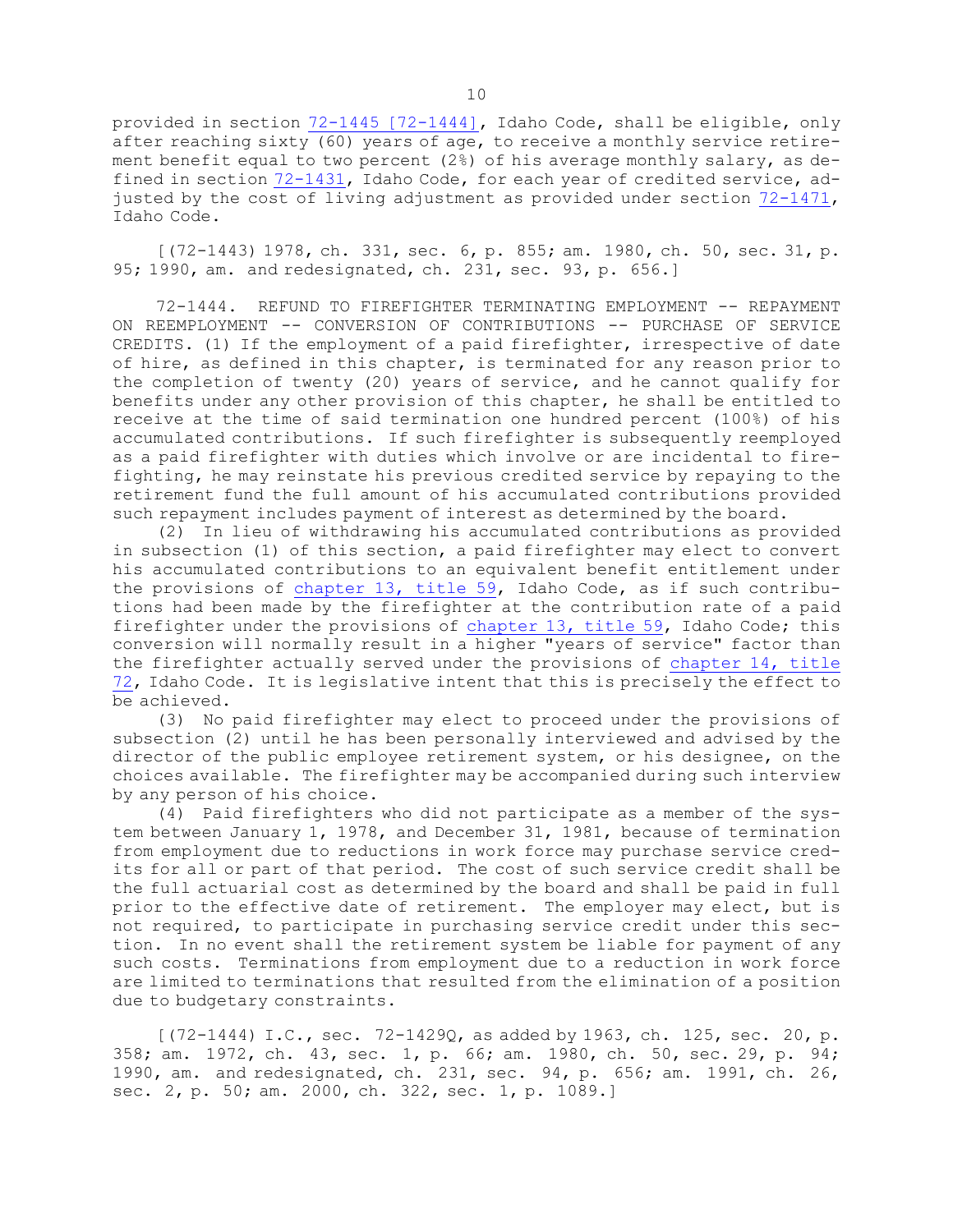72-1445. PENSION PAYMENT -- RETIREMENT OF FIREFIGHTER INCAPACITATED IN THE PERFORMANCE OF DUTY. (1) Any paid firefighter incapacitated by injury in the performance of duty, or by illness attributable wholly or partially to service as <sup>a</sup> paid firefighter, shall be retired so long as such disability shall continue in <sup>a</sup> degree which prevents efficient service, limited to <sup>a</sup> maximum of two (2) years, and during such disability shall be paid from the public employee retirement account the monthly retirement sum to which he would be entitled if he elected to retire, but in no event less than <sup>a</sup> monthly sum equal to: (a) sixty-five per cent (65%) of the average paid firefighter's salary or wage in this state if the incapacitated firefighter is an Option <sup>I</sup> firefighter; or, (b) sixty-five per cent (65%) of the said firefighter's average monthly salary or wage, based on his average final compensation, if the incapacitated firefighter is an Option II firefighter. The monthly sum shall vary annually according to the cost of living adjustment as set forth in section [72-1471](https://legislature.idaho.gov/statutesrules/idstat/Title72/T72CH14/SECT72-1471), Idaho Code.

Upon application of <sup>a</sup> firefighter or his or her department head for <sup>a</sup> service disability retirement, and prior to said retirement, <sup>a</sup> medical examination of said firefighter shall be given by <sup>a</sup> medical committee consisting of <sup>a</sup> physician named by the public employee retirement system board, <sup>a</sup> physician named by the firefighter claiming benefits, and <sup>a</sup> third physician designated by the first two (2) physicians so named. If the medical committee, by <sup>a</sup> majority opinion certifies in writing, that: (1) the firefighter is physically incapacitated for the efficient performance of the duties as <sup>a</sup> paid firefighter, as defined under the provisions of subsection (G), section [72-1403](https://legislature.idaho.gov/statutesrules/idstat/Title72/T72CH14/SECT72-1403), Idaho Code, in the service of the city or fire district, (2) such incapacity is likely to be permanent, (3) the member should be retired, and (4) there is medical evidence of probative value including reports of clinical findings (such as the individual's medical history, physical status examinations), laboratory findings, diagnosis and treatment prescribed and response to such treatment, the public employee retirement system board may approve such application for retirement as provided herein.

If the disabled firefighter is still retired at the conclusion of the two (2) year period, the public employee retirement system board shall determine whether the disability renders the disabled firefighter totally incapacitated. "Totally incapacitated" as used in this section means the inability to perform work in any remunerative employment. It is not necessary for <sup>a</sup> person to be absolutely helpless or entirely unable to do anything worthy of compensation to be considered totally incapacitated. If the person is so incapacitated that substantially all the avenues of gainful employment are reasonably closed to him, his condition is within the meaning of "totally incapacitated." In evaluating whether <sup>a</sup> person is totally incapacitated, the medical factor of permanent impairment and nonmedical factors such as age, sex, education, economic and social environment, and training and usable skills shall be considered. If the disabled firefighter is totally incapacitated, then payments shall continue at the rate prescribed in this section during the period of total incapacity. <sup>A</sup> medical committee may be summoned to determine total incapacity as provided above.

(2) If the disabled firefighter is less than totally incapacitated at the end of the two (2) year period, but has <sup>a</sup> disability which reduces his presumed ability to engage in gainful activity, payments shall be made to the disabled firefighter during the period of his disability as hereinafter provided. The board shall determine the percentage of disability suffered by the disabled firefighter as compared to the whole man. <sup>A</sup> medical committee,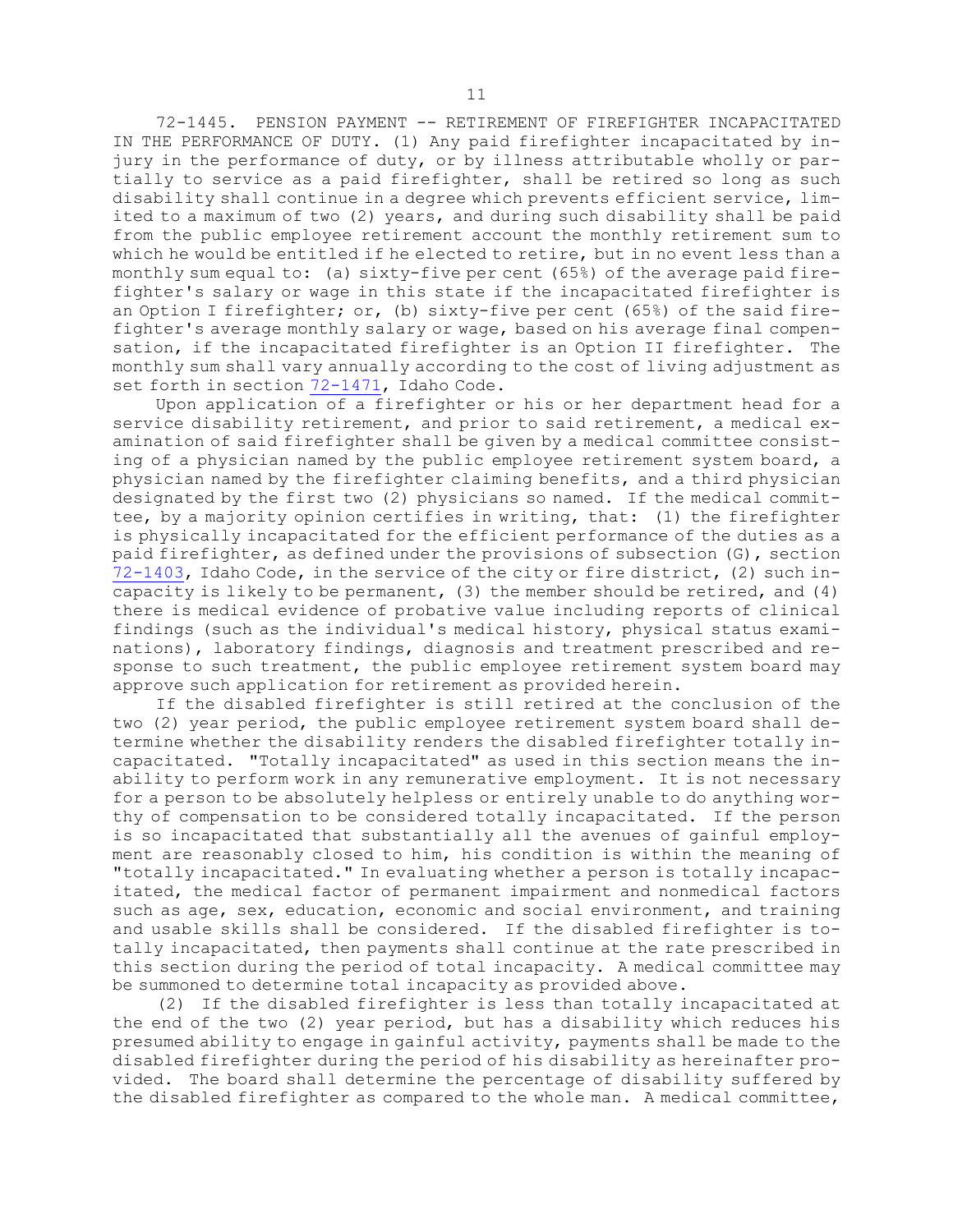comprised as prescribed in this section, may be summoned to determine the percentage of disability suffered by the disabled firefighter. The disabled firefighter shall receive <sup>a</sup> disability benefit equal to the percentage that his disability bears to <sup>a</sup> totally incapacitated person.

(3) The public employee retirement system board shall provide and maintain disability benefits for all paid firefighters. Their benefits shall be as follows:

(a) For those paid firefighters who were hired for the first time between October 1, 1980, and July 1, 1993, the benefits provided shall be at least equal to those provided to an Option II firefighter. The benefits shall be maintained only until <sup>a</sup> paid firefighter is eligible for disability retirement under the provisions of [chapter](https://legislature.idaho.gov/statutesrules/idstat/Title59/T59CH13) 13, title 59, Idaho Code. The costs for such benefits shall be paid from the appropriation made in section  $59-1394(1)$  $59-1394(1)$  (b), Idaho Code.

(b) For those paid firefighters hired after July 1, 1993, the benefits and eligibility therefor shall be as provided in [chapter](https://legislature.idaho.gov/statutesrules/idstat/Title59/T59CH13) 13, title 59, Idaho Code.

[(72-1445) I.C., sec. 72-1430H, as added by 1976, ch. 170, sec. 1, p. 622; am. 1976, ch. 273, sec. 8, p. 930; am. 1979, ch. 146, sec. 2, p. 447; am. 1980, ch. 50, sec. 33, p. 97; am. 1990, ch. 211, sec. 6, p. 477; 1990, am. and redesignated, ch. 231, sec. 95, p. 657; am. 1993, ch. 178, sec. 2, p. 458.]

72-1446. PENSION PAYMENT -- RETIREMENT OF INCAPACITATED FIREFIGHTERS FOR NONSERVICE. (1) Any paid firefighter with not less than five (5) years' active service as defined in subsection (H) of section [72-1403](https://legislature.idaho.gov/statutesrules/idstat/Title72/T72CH14/SECT72-1403), Idaho Code, as <sup>a</sup> paid firefighter who shall become totally incapacitated by reason of <sup>a</sup> personal injury or disease occurring as the result of causes arising outside the course of his employment by the city or fire district, shall, so long as he remains totally incapacitated be paid <sup>a</sup> monthly sum equal to: (a) two per cent (2%) of the average paid firefighter's salary or wage, as defined in section [72-1431](https://legislature.idaho.gov/statutesrules/idstat/Title72/T72CH14/SECT72-1431), Idaho Code, in this state for each year's active service, if the incapacitated firefighter is an Option <sup>I</sup> firefighter; or, (b) <sup>a</sup> monthly sum equal to two per cent (2%) of the said firefighter's average monthly salary or wage, as defined in section [72-1431](https://legislature.idaho.gov/statutesrules/idstat/Title72/T72CH14/SECT72-1431), Idaho Code, for each year's active service based on his average final compensation, as defined in section [72-1404](https://legislature.idaho.gov/statutesrules/idstat/Title72/T72CH14/SECT72-1404), Idaho Code, if the incapacitated firefighter is an Option II firefighter. "Totally incapacitated" as used in this section means the inability to perform work in any remunerative employment. It is not necessary for <sup>a</sup> person to be absolutely helpless or entirely unable to do anything worthy of compensation to be considered totally incapacitated. If the person is so incapacitated that substantially all the avenues of gainful employment are reasonably closed to him, his condition is within the meaning of "totally incapacitated." In evaluating whether <sup>a</sup> person is totally incapacitated, the medical factor of permanent impairment and nonmedical factors such as age, sex, education, economic and social environment, and training and usable skills shall be considered.

(2) In the event said firefighter has twenty-one (21) or more years' service, and has otherwise met the requirements of section [72-1435](https://legislature.idaho.gov/statutesrules/idstat/Title72/T72CH14/SECT72-1435), Idaho Code, if applicable, the monthly sum shall be the same amount as would be payable in the case of voluntary retirement.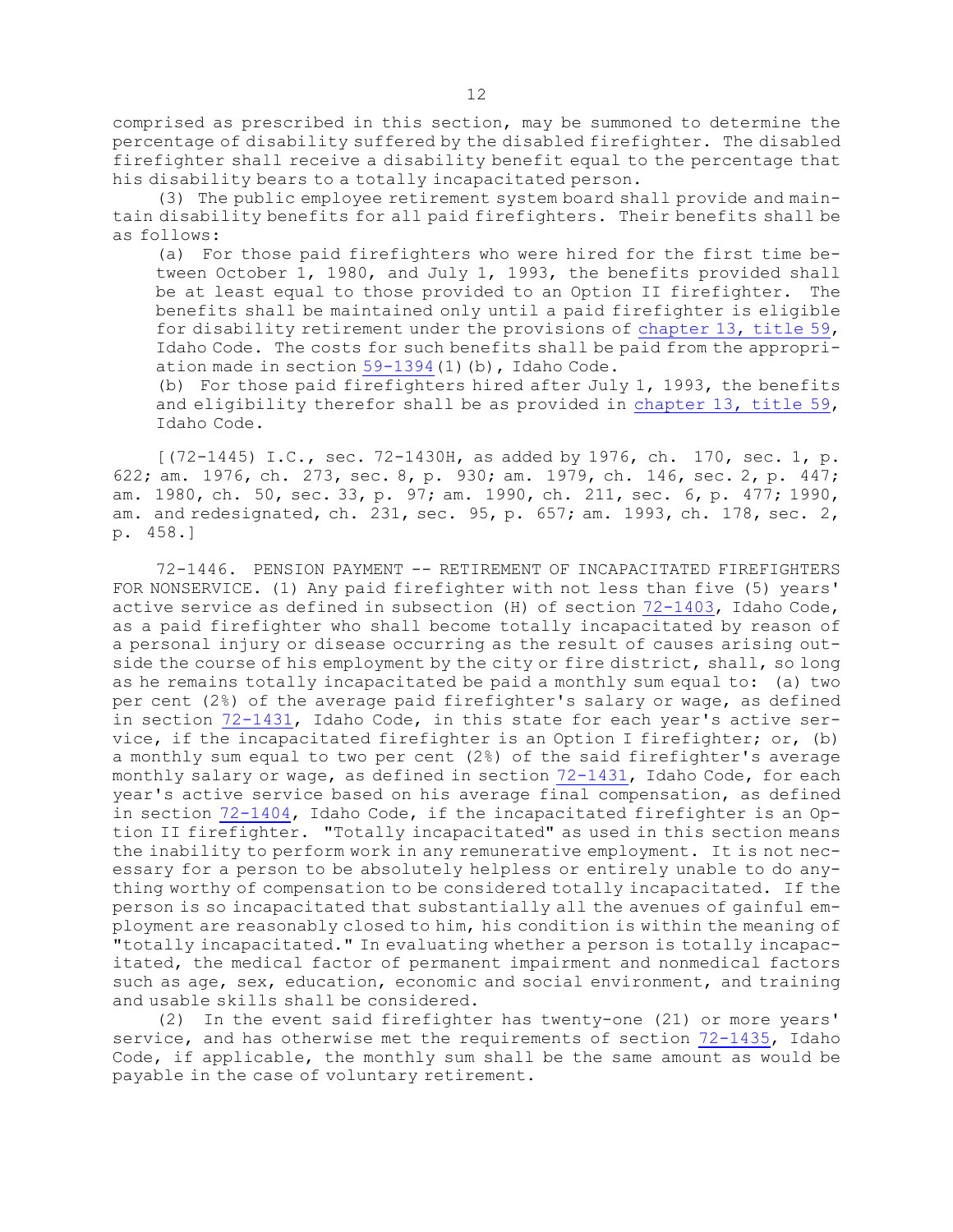(3) The monthly benefits provided for in this section shall vary annually according to the cost of living adjustment as set forth in section [72-1471](https://legislature.idaho.gov/statutesrules/idstat/Title72/T72CH14/SECT72-1471), Idaho Code.

 $\overline{(4)}$  Upon application of a firefighter or his or her department head for <sup>a</sup> nonservice disability retirement, and prior to said retirement, <sup>a</sup> medical examination of said firefighter shall be given by <sup>a</sup> medical committee, consisting of <sup>a</sup> physician named by the public employee retirement system board, <sup>a</sup> physician named by the firefighter claiming benefits, and <sup>a</sup> third physician designated by the first two (2) physicians so named. If the medical committee, by <sup>a</sup> majority opinion certifies in writing, that the firefighter is mentally or physically totally incapacitated the board may approve such application for retirement as provided herein.

(5) All paid firefighters who are receiving nonservice disability benefits shall be subject to the provisions of sections [72-1451](https://legislature.idaho.gov/statutesrules/idstat/Title72/T72CH14/SECT72-1451) and [72-1452](https://legislature.idaho.gov/statutesrules/idstat/Title72/T72CH14/SECT72-1452), Idaho Code.

[(72-1446) I.C., sec. 72-1429F, as added by 1963, ch. 125, sec. 9, p. 358; am. 1967, ch. 17, sec. 4, p. 33; am. 1973, ch. 105, sec. 3, p. 179; am. 1976, ch. 273, sec. 7, p. 929; am. 1979, ch. 146, sec. 1, p. 446; am. 1980, ch. 50, sec. 24, p. 90; am. 1990, ch. 211, sec. 1, p. 472; 1990, am. and redesignated, ch. 231, sec. 96, p. 658.]

72-1447. PAYMENT OF PENSIONS -- AMOUNT TO BE PAID -- PARTIES ENTITLED THERETO. Any firefighter, spouse, child or children of <sup>a</sup> firefighter entitled to compensation under the Workers' Compensation Law, shall draw benefits under this chapter only to the extent that the benefits under this chapter exceed those to which he or she shall be entitled under the Workers' Compensation Law of Idaho. In no case, however, will <sup>a</sup> firefighter's regular retirement benefit be equal to more than one hundred per cent (100%) of the firefighter's average compensation for the three (3) consecutive years of employment which produce the greatest aggregate compensation. If the benefit is calculated to exceed one hundred per cent (100%) of the firefighter's average compensation, the firefighter shall be eligible for and may choose either:

(1) An annual service retirement allowance equal to the firefighter's average annual compensation for the three (3) consecutive years of employment which produced the greatest aggregate compensation; or

(2) <sup>A</sup> separation benefit.

[(72-1447) 1945, ch. 76, sec. 14, p. 112; am. 1947, ch. 159, sec. 1, p. 409; am. 1949, ch. 152, sec. 1, p. 327; am. 1957, ch. 185, sec. 3, p. 363; am. 1970, ch. 121, sec. 1, p. 292; am. 1976, ch. 273, sec. 6, p. 926; am. 1980, ch. 50, sec. 13, p. 86; 1990, am. and redesignated, ch. 231, sec. 97, p. 659; am. 1990, ch. 249, sec. 10, p. 713; am. 1993, ch. 350, sec. 12, p. 1306.]

72-1451. DISABILITY -- REEXAMINATION -- RETURN TO SERVICE. Irrespective of the date of retirement, at least once each year during the first five (5) years following the retirement of <sup>a</sup> firefighter with <sup>a</sup> disability retirement pension and in any three (3) year period thereafter, the public employee retirement system board may, or upon the disabled firefighter's application shall, require the disabled firefighter to undergo <sup>a</sup> medical examination, to be made by or under the direction of <sup>a</sup> physician designated by the board, at the place of residence of said disabled firefighter or other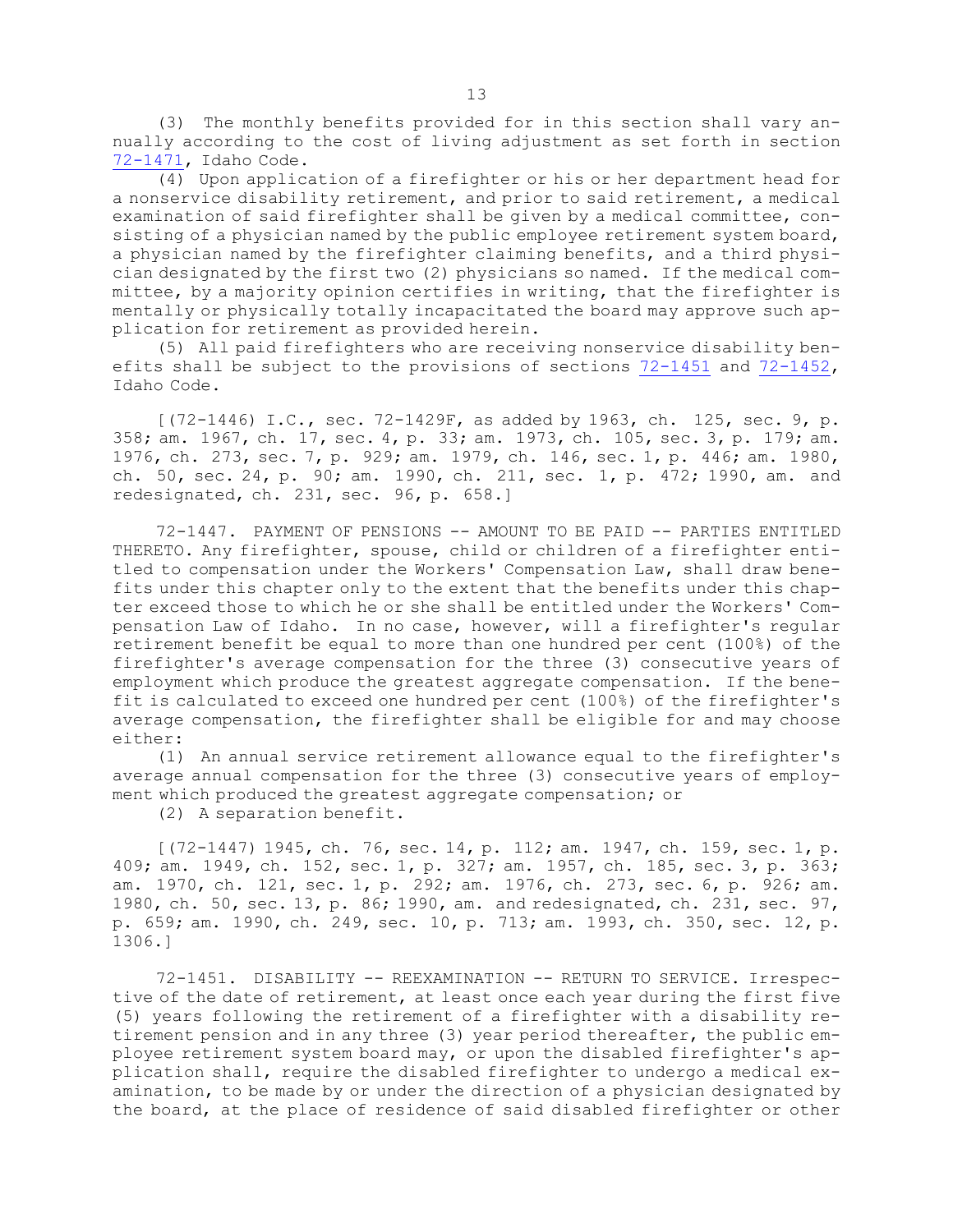place mutually agreed upon. Should any disabled firefighter refuse to submit to such medical examination in any period, his or her disability retirement may be discontinued by the board and should such refusal continue for one (1) year all his or her rights in and to his or her disability retirement pension shall be revoked by the board. If upon such medical examination of said disabled firefighter, the said physician reports to the board that said disabled firefighter is physically able and capable of resuming employment in the classification held by him or her at the time of his or her retirement, he or she shall be restored to active service in the employment of the city or fire district and payment of his or her disability retirement shall cease, provided the report of the physician is concurred in by the board. <sup>A</sup> disabled firefighter so restored to active service shall from the date of his or her return to service become <sup>a</sup> member of the retirement system, thereafter in the same manner as prior to his or her disability retirement. Any service credited to him or her at the time of his or her disability retirement shall be restored to full force and effect. He or she shall be given credit for the period he or she was receiving service disability pension, provided under section [72-1445](https://legislature.idaho.gov/statutesrules/idstat/Title72/T72CH14/SECT72-1445), Idaho Code; he or she shall not be given service credit for the period he or she was receiving <sup>a</sup> nonservice disability pension, provided under section [72-1446](https://legislature.idaho.gov/statutesrules/idstat/Title72/T72CH14/SECT72-1446), Idaho Code. When <sup>a</sup> disabled firefighter on <sup>a</sup> disability retirement engages in work activities commensurate with the physical demands that were required in his or her classification as <sup>a</sup> firefighter, the work performed may demonstrate that said firefighter has the ability to be restored as <sup>a</sup> firefighter in the employ of the city or fire district. However, the circumstances under which the work was performed generally must be considered. Where said disabled firefighter has to discontinue his or her work after <sup>a</sup> short time because of his or her impairment, his or her work activities would not demonstrate ability to resume his or her employment as <sup>a</sup> firefighter. The findings of the adequacy of the said firefighter's performance of work activities must be concurred in by the board. If said firefighter has <sup>a</sup> disability which is amenable to corrective treatment that could be expected to restore his or her efficient performance of duties of <sup>a</sup> paid firefighter, as defined in section [72-1403](https://legislature.idaho.gov/statutesrules/idstat/Title72/T72CH14/SECT72-1403)(G), Idaho Code, he or she would be considered disabled, provided he or she is undergoing the treatment prescribed by the medical committee, as set forth in section [72-1445](https://legislature.idaho.gov/statutesrules/idstat/Title72/T72CH14/SECT72-1445), Idaho Code.

However, nothing in this section shall be construed to require <sup>a</sup> firefighter who in good faith relies on or is treated by prayer through spiritual means alone by <sup>a</sup> duly accredited practitioner of <sup>a</sup> well-recognized church to undergo any medical or surgical treatment, nor shall he or his dependents be deprived of any benefits hereunder to which he would have been entitled if medical or surgical treatment were employed.

[(72-1451) 1976, ch. 273, sec. 24, p. 942; am. 1980, ch. 50, sec. 37, p. 100; 1990, am. and redesignated, ch. 231, sec. 98, p. 660; am. 1990, ch. 249, sec. 17, p. 717.]

72-1452. REVIEW OF DISABILITY. Upon application of <sup>a</sup> firefighter receiving <sup>a</sup> disability benefit, irrespective of the date of retirement, whether service or nonservice connected, or upon the board's own motion, the disability shall be reviewed by the board to determine whether <sup>a</sup> change of condition has occurred which would justify increasing or decreasing the disability benefit. The board may make such order as is appropriate. Such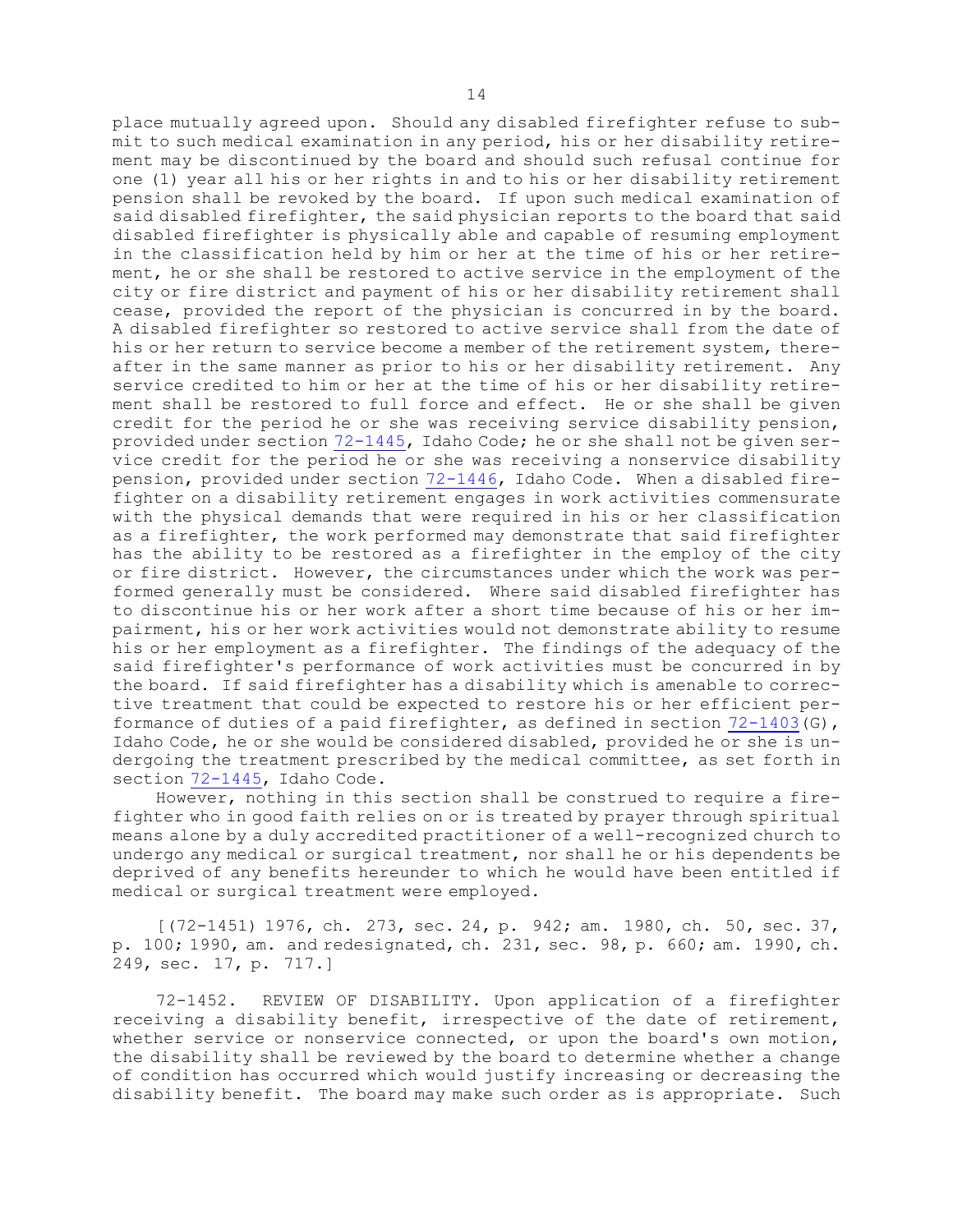review shall only occur once every three (3) years after the date of the first disability payment.

[(72-1452) 1979, ch. 146, sec. 5, p. 451; am. 1980, ch. 50, sec. 38, p. 101; 1990, am. and redesignated, ch. 231, sec. 99, p. 661.]

72-1461. DEATH BENEFITS -- SPOUSE AND THE SURVIVING CHILD OR CHILDREN OF FIREFIGHTER KILLED IN PERFORMANCE OF DUTY. (1) In the event <sup>a</sup> paid firefighter is killed or sustains injury from which death results, while in the performance of duty and leaves surviving <sup>a</sup> spouse or <sup>a</sup> spouse with the firefighter's surviving child or children, the spouse, during his or her lifetime, shall be paid from the public employee retirement account the same pension the deceased firefighter would have been entitled to had the deceased firefighter retired as of the date of death, but in no event less than <sup>a</sup> monthly sum equal to: (a) sixty-five percent (65%) of the average paid firefighter's salary or wage in this state, if the deceased firefighter was an Option <sup>I</sup> firefighter, less any portion of the benefit transferred to an alternate payee as provided in sections [59-1319](https://legislature.idaho.gov/statutesrules/idstat/Title59/T59CH13/SECT59-1319) and [59-1320](https://legislature.idaho.gov/statutesrules/idstat/Title59/T59CH13/SECT59-1320), Idaho Code; or, (b) sixty-five percent (65%) of the deceased firefighter's average monthly salary or wage, based on his average final compensation, if the deceased firefighter was an Option II firefighter, less any portion of the benefit transferred to an alternate payee as provided in sections [59-1319](https://legislature.idaho.gov/statutesrules/idstat/Title59/T59CH13/SECT59-1319) and [59-1320](https://legislature.idaho.gov/statutesrules/idstat/Title59/T59CH13/SECT59-1320), Idaho Code. If the surviving spouse should die, the full retirement pay shall be paid to the firefighter's surviving child or children until they reach the age of eighteen (18) years or shall marry, whichever occurs first; provided, however, that if said deceased firefighter shall have died without leaving <sup>a</sup> surviving spouse and leaving surviving <sup>a</sup> child or children, said firefighter's surviving child or children shall be entitled to be paid from the public employee retirement account the same pension the deceased firefighter would have been entitled to had the deceased firefighter retired as of the date of death, less any portion of the benefit transferred to an alternate payee as provided in sections [59-1319](https://legislature.idaho.gov/statutesrules/idstat/Title59/T59CH13/SECT59-1319) and [59-1320](https://legislature.idaho.gov/statutesrules/idstat/Title59/T59CH13/SECT59-1320), Idaho Code, until they shall reach the age of eighteen (18) years or shall marry, whichever occurs first.

(2) The monthly benefits provided for in this section shall vary annually according to the cost of living adjustment as set forth in section [72-1471](https://legislature.idaho.gov/statutesrules/idstat/Title72/T72CH14/SECT72-1471), Idaho Code.

(3) Those benefits payable under the provisions of subsection (1) of this section, or under the provisions of section [72-1445](https://legislature.idaho.gov/statutesrules/idstat/Title72/T72CH14/SECT72-1445), Idaho Code, which were ordered prior to July 1, 1978, shall continue under the provisions of this chapter in effect at the time such benefit payment was ordered.

(4) Eligibility for benefits of surviving spouses that was terminated on or after July 1, 1987, solely because of the spouse's remarriage is hereby reinstated effective July 1, 1992. Such spouses are entitled to have the benefits, including any cost of living allowances approved by the board effective on or after July 1, 1987, commence prospectively effective July 1, 1992, or upon their application to the retirement system, whichever is later.

[(72-1461) 72-1429H, added 1963, ch. 125, sec. 11, p. 358; am. 1973, ch. 105, sec. 4, p. 179; am. 1980, ch. 50, sec. 25, p. 91; am. 1990, ch. 211, sec. 2, p. 473; 1990, am. and redesignated, ch. 231, sec. 100, p. 661; am. 1990, ch. 249, sec. 12, p. 714; am. 1991, ch. 27, sec. 1, p. 51; am.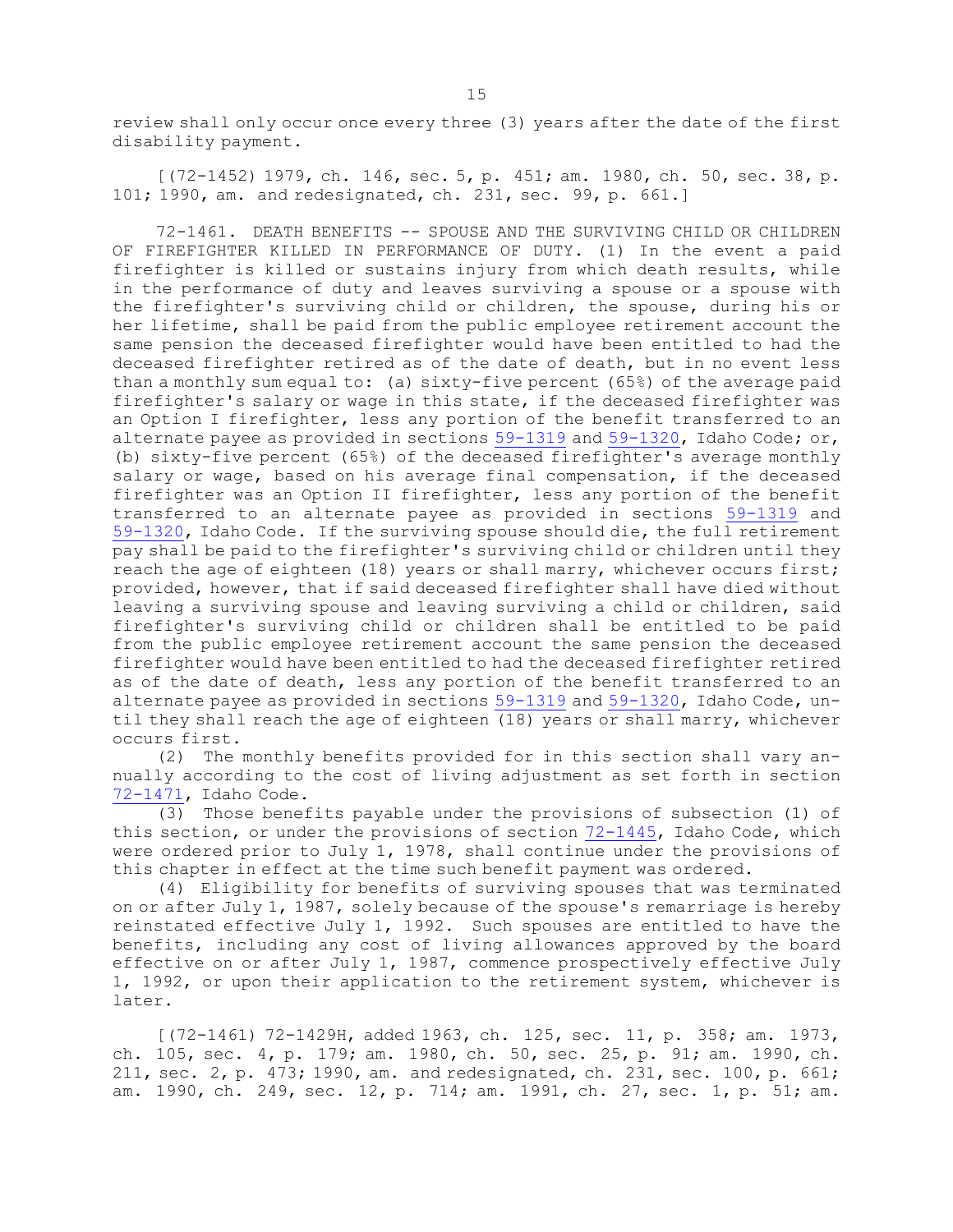1992, ch. 123, sec. 1, p. 402; am. 2006, ch. 19, sec. 3, p. 73; am. 2015, ch. 244, sec. 64, p. 1039.]

72-1462. DEATH BENEFITS -- SPOUSE OF RETIRED FIREFIGHTER. (1) In the event <sup>a</sup> paid firefighter, retired on retirement pay, shall die and leave surviving <sup>a</sup> spouse, but no minor children, such surviving spouse shall receive for life the retirement benefits to which the deceased firefighter was entitled, less any portion of the benefit transferred to an alternate payee as provided in sections [59-1319](https://legislature.idaho.gov/statutesrules/idstat/Title59/T59CH13/SECT59-1319) and [59-1320](https://legislature.idaho.gov/statutesrules/idstat/Title59/T59CH13/SECT59-1320), Idaho Code.

(2) Those benefits payable under the provisions of subsection (1) which were ordered prior to July 1, 1978, shall continue under the provisions of this chapter in effect at the time such benefit payment was ordered.

(3) Eligibility for benefits of surviving spouses that was terminated on or after July 1, 1987, solely because of the spouse's remarriage is hereby reinstated effective July 1, 1992. Such spouses are entitled to have the benefits, including any cost of living allowances approved by the board effective on or after July 1, 1987, commence prospectively effective July 1, 1992, or upon their application to the retirement system, whichever is later.

[(72-1462) 72-1429I, as added by 1963, ch. 125, sec. 12, p. 358; am. 1973, ch. 105, sec. 5, p. 179; am. 1976, ch. 273, sec. 9, p. 931; am. 1980, ch. 50, sec. 26, p. 92; 1990, am. and redesignated, ch. 231, sec. 101, p. 662; am.1990, ch. 249, sec. 13, p. 715; am. 1991, ch. 27, sec. 2, p. 52; am. 1992, ch. 123, sec. 2, p. 403; am. 1992, ch. 281, sec. 1, p. 859; am. 2006, ch. 19, sec. 4, p. 74.]

72-1463. DEATH BENEFITS -- SURVIVING SPOUSE AND SURVIVING CHILD OR CHILDREN OF RETIRED FIREFIGHTER. (1) In the event <sup>a</sup> paid firefighter, retired on retirement pay, shall die and leave surviving <sup>a</sup> spouse, or <sup>a</sup> spouse and firefighter's surviving child or children, the spouse, during the spouse's lifetime shall be paid the retirement pay to which the deceased firefighter was eligible. If the surviving spouse dies the same retirement pay shall be paid to the firefighter's surviving child or children until they reach the age of eighteen (18) years or shall marry, whichever occurs first. Should <sup>a</sup> paid firefighter, retired on retirement pay, die without leaving <sup>a</sup> surviving spouse, and leave surviving him or her a minor child or children, said child or children shall be entitled to receive the pension to which said firefighter was entitled until they marry or shall attain eighteen (18) years of age, whichever occurs first.

(2) Eligibility for benefits of surviving spouses that was terminated on or after July 1, 1987, solely because of the spouse's remarriage is hereby reinstated effective July 1, 1992. Such spouses are entitled to have the benefits, including any cost of living allowances approved by the board effective on or after July 1, 1987, commence prospectively effective July 1, 1992, or upon their application to the retirement system, whichever is later.

[(72-1463) 72-1429J, as added by 1963, ch. 125, sec. 13, p. 358; 1990, redesignated, ch. 231, sec. 102, p. 662; am. 1990, ch. 249, sec. 14, p. 715; am. 1991, ch. 27, sec. 3, p. 52; am. 1992, ch. 123, sec. 3, p. 403; am. 1992, ch. 281, sec. 2, p. 860; am. 2006, ch. 19, sec. 5, p. 75.]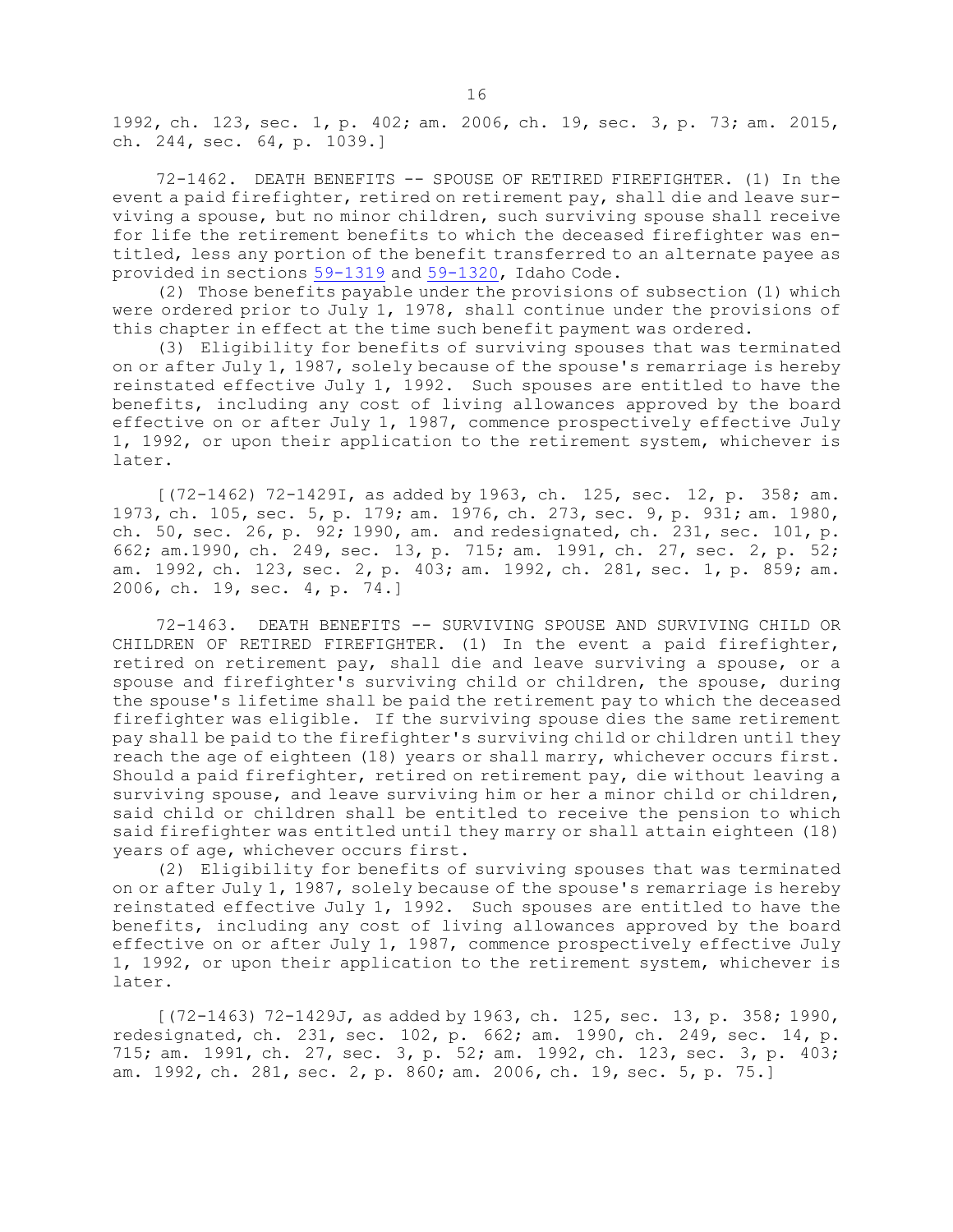72-1464. DEATH BENEFITS -- SURVIVING SPOUSE AND CHILDREN OF FIRE-FIGHTER DYING FROM CAUSES UNCONNECTED WITH DUTIES BUT DURING SERVICE AFTER FIVE YEARS. (1) In the event <sup>a</sup> paid firefighter who shall have died from causes unconnected with said firefighter's official duties, but during the period of said firefighter's service, leaves surviving <sup>a</sup> spouse or <sup>a</sup> spouse with firefighter's surviving child or children, and who shall have completed less than twenty (20) years, but more than five (5) years of active service as defined in subsection (H) of section [72-1403](https://legislature.idaho.gov/statutesrules/idstat/Title72/T72CH14/SECT72-1403), Idaho Code, as <sup>a</sup> paid firefighter, said spouse, during the spouse's lifetime shall be paid from the account <sup>a</sup> monthly sum equal to: (a) two percent (2%) of the average paid firefighter's salary or wage in this state, if the deceased firefighter was an Option <sup>I</sup> firefighter, for each year's active service, less any portion of the benefit transferred to an alternate payee as provided in sections [59-1319](https://legislature.idaho.gov/statutesrules/idstat/Title59/T59CH13/SECT59-1319) and [59-1320](https://legislature.idaho.gov/statutesrules/idstat/Title59/T59CH13/SECT59-1320), Idaho Code; or, (b) two percent (2%) of said firefighter's average monthly salary or wage, based on his average final compensation, if the deceased firefighter was an Option II firefighter, for each year's active service, less any portion of the benefit transferred to an alternate payee as provided in sections [59-1319](https://legislature.idaho.gov/statutesrules/idstat/Title59/T59CH13/SECT59-1319) and [59-1320](https://legislature.idaho.gov/statutesrules/idstat/Title59/T59CH13/SECT59-1320), Idaho Code. The monthly sum for Option <sup>I</sup> benefits shall vary annually, according to the determination of the average paid firefighter's salary or wage in this state as set forth in section [72-1431](https://legislature.idaho.gov/statutesrules/idstat/Title72/T72CH14/SECT72-1431), Idaho Code. If said surviving spouse dies, said monthly sum shall be paid to the firefighter's surviving child or children until they reach the age of eighteen (18) years or shall marry, whichever occurs first; provided, however, that if said deceased firefighter shall have died without leaving <sup>a</sup> surviving spouse and leaving surviving <sup>a</sup> child or children, said firefighter's surviving child or children shall be entitled to receive said monthly sum until they shall reach the age of eighteen (18) years or shall marry, whichever occurs first.

(2) In the event <sup>a</sup> paid firefighter who shall have died from causes unconnected with said firefighter's official duties, but during the period of said firefighter's service, leaves surviving <sup>a</sup> spouse or <sup>a</sup> spouse with firefighter's surviving child or children, and who shall have completed less than twenty-five (25) years, but more than twenty (20) years of active service as defined in subsection (H) of section [72-1403](https://legislature.idaho.gov/statutesrules/idstat/Title72/T72CH14/SECT72-1403), Idaho Code, as <sup>a</sup> paid firefighter, said spouse, during his or her lifetime shall be paid from the account <sup>a</sup> monthly sum equal to the sum the firefighter would have received under the provisions of section [72-1435](https://legislature.idaho.gov/statutesrules/idstat/Title72/T72CH14/SECT72-1435), Idaho Code, had said firefighter retired as of the date of his or her death, less any portion of the benefit transferred to an alternate payee as provided in sections [59-1319](https://legislature.idaho.gov/statutesrules/idstat/Title59/T59CH13/SECT59-1319) and [59-1320](https://legislature.idaho.gov/statutesrules/idstat/Title59/T59CH13/SECT59-1320), Idaho Code, and for the purposes of this section, said firefighter shall be deemed to have retired as of the date of death. The monthly retirement sum shall vary annually according to the determination of the cost of living adjustment as set forth in section [72-1471](https://legislature.idaho.gov/statutesrules/idstat/Title72/T72CH14/SECT72-1471), Idaho Code, and if said spouse dies said monthly sum shall be paid to the firefighter's surviving child or children until they reach the age of eighteen (18) years or shall marry, whichever occurs first, provided, however, that if said deceased firefighter shall have died without leaving <sup>a</sup> surviving spouse and leaving surviving <sup>a</sup> child or children, said firefighter's surviving child or children shall be entitled to receive said monthly sum until they reach the age of eighteen (18) years or shall marry, whichever occurs first.

(3) Those benefits payable under the provisions of subsections (1) and (2) of this section which were ordered prior to July 1, 1978, shall continue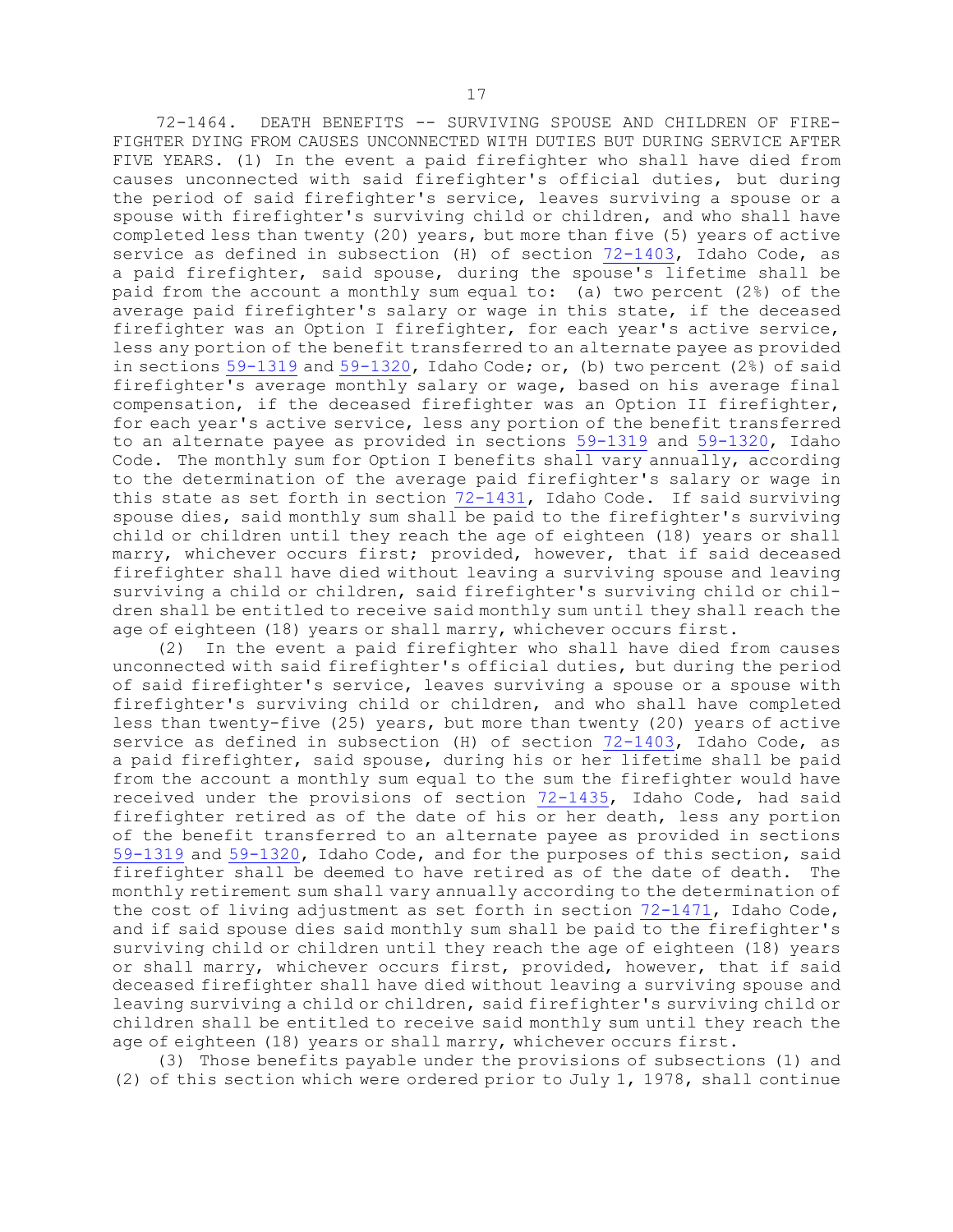under the provisions of this chapter in effect at the time such benefit payment was ordered.

(4) Eligibility for benefits of surviving spouses that was terminated on or after July 1, 1987, solely because of the spouse's remarriage is hereby reinstated effective July 1, 1992. Such spouses are entitled to have the benefits, including any cost of living allowances approved by the board effective on or after July 1, 1987, commence prospectively effective July 1, 1992, or upon their application to the retirement system, whichever is later.

[(72-1464) 72-1429L, as added by 1963, ch. 125, sec. 15, p. 358; am. 1969, ch. 19, sec. 1, p. 38; am. 1973, ch. 105, sec. 6, p. 179; am. 1976, ch. 273, sec. 10, p. 932; am. 1980, ch. 50, sec. 27, p. 92; am. 1990, ch. 211, sec. 3, p. 474; 1990, am. and redesignated, ch. 231, sec. 103, p. 663; am. 1990, ch. 249, sec. 15, p. 715; am. 1991, ch. 27, sec. 4, p. 53; am. 1992, ch. 123, sec. 4, p. 404; am. 2006, ch. 19, sec. 6, p. 75.]

72-1465. DEATH BENEFITS -- SPOUSE AND CHILDREN OF FIREFIGHTER DYING FROM CAUSES UNCONNECTED WITH DUTIES BUT DURING SERVICE AFTER TWENTY-FIVE YEARS. (1) In the event <sup>a</sup> paid firefighter who shall have died from causes unconnected with said firefighter's official duties, but during the period of said firefighter's service, and left surviving <sup>a</sup> spouse or <sup>a</sup> spouse with the firefighter's surviving child or children, and who shall have completed twenty-five (25) years' active service as defined in subsection (H) of section [72-1403](https://legislature.idaho.gov/statutesrules/idstat/Title72/T72CH14/SECT72-1403), Idaho Code, as a paid firefighter, said spouse, during his or her lifetime shall be paid from the account <sup>a</sup> monthly sum equal to: (a) sixty-five percent (65%) of the average paid firefighter's salary or wage in this state, if the deceased firefighter was an Option <sup>I</sup> firefighter, less any portion of the benefit transferred to an alternate payee as provided in sections [59-1319](https://legislature.idaho.gov/statutesrules/idstat/Title59/T59CH13/SECT59-1319) and [59-1320](https://legislature.idaho.gov/statutesrules/idstat/Title59/T59CH13/SECT59-1320), Idaho Code; or, (b) sixty-five percent (65%) of said firefighter's average monthly salary or wage, based on his average final compensation, if the deceased firefighter was an Option II firefighter, less any portion of the benefit transferred to an alternate payee as provided in sections [59-1319](https://legislature.idaho.gov/statutesrules/idstat/Title59/T59CH13/SECT59-1319) and [59-1320](https://legislature.idaho.gov/statutesrules/idstat/Title59/T59CH13/SECT59-1320), Idaho Code. The monthly sum shall vary annually according to the determination of the cost of living adjustment as set forth in section [72-1471](https://legislature.idaho.gov/statutesrules/idstat/Title72/T72CH14/SECT72-1471), Idaho Code, and if he or she dies said monthly sum shall be paid to the firefighter's surviving child or children until they shall reach the age of eighteen (18) years or shall marry, whichever occurs first; provided, however, that if said deceased firefighter shall have died without leaving <sup>a</sup> surviving spouse and leaving <sup>a</sup> child or children, said firefighter's surviving child or children shall be entitled to receive the pension which said firefighter was entitled until they shall reach the age of eighteen (18) years or shall marry, whichever occurs first.

(2) Those benefits payable under the provisions of subsection (1) which were ordered prior to July 1, 1978, shall continue under the provisions of this chapter in effect at the time such benefit payment was ordered.

(3) Eligibility for benefits of surviving spouses that was terminated on or after July 1, 1987, solely because of the spouse's remarriage is hereby reinstated effective July 1, 1992. Such spouses are entitled to have the benefits, including any cost of living allowances approved by the board effective on or after July 1, 1987, commence prospectively effective July 1, 1992, or upon their application to the retirement system, whichever is later.